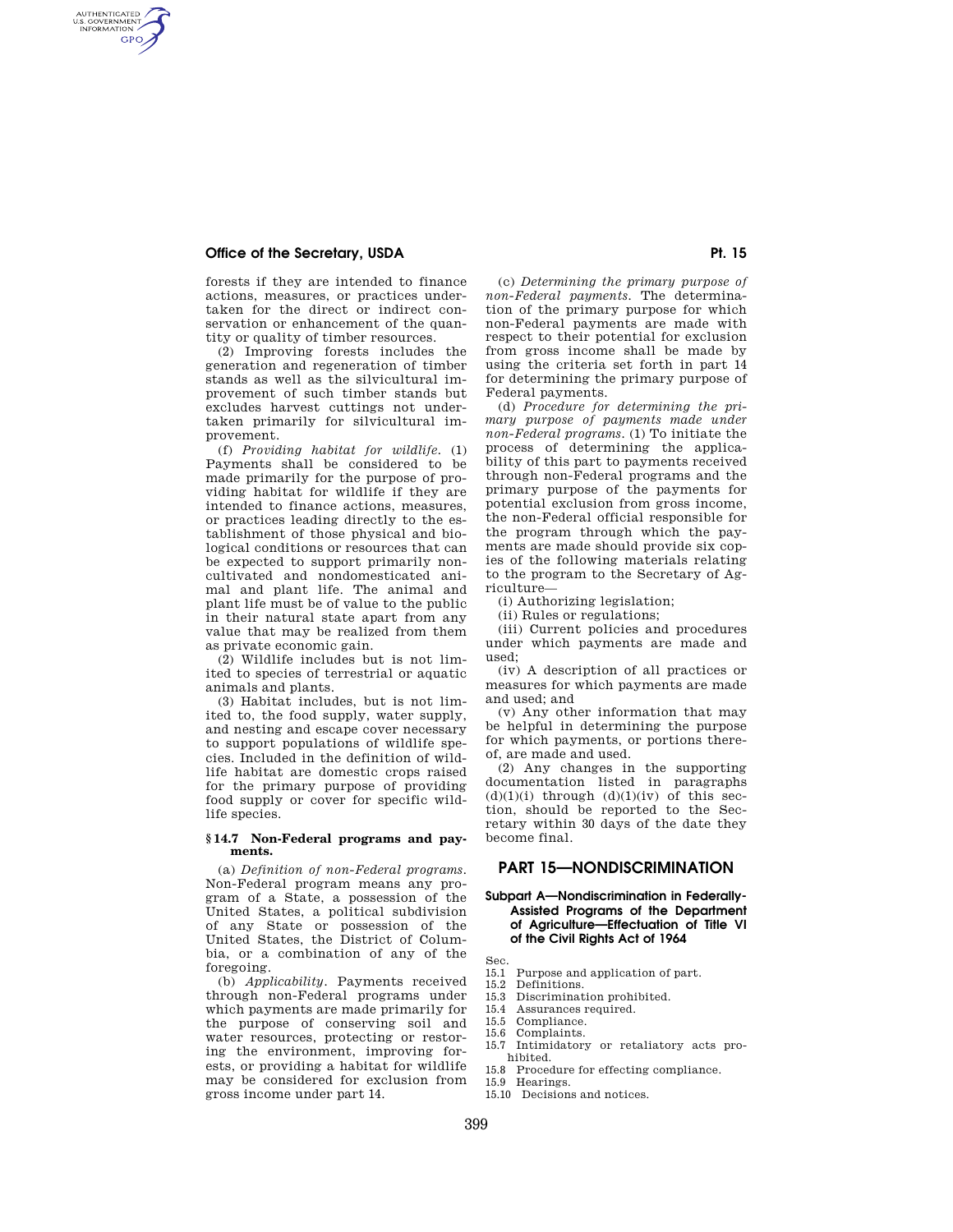- 15.11 Judicial review.
- 15.12 Effect on other regulations; forms and instructions.
- APPENDIX TO SUBPART A—LIST OF FEDERAL FINANCIAL ASSISTANCE FROM USDA

# **Subpart B [Reserved]**

#### **Subpart C—Rules of Practice and Procedure for Hearings, Decisions and Administrative Review Under the Civil Rights Act of 1964**

#### GENERAL INFORMATION

- 15.60 Scope of rules.
- 15.61 Records to be public.
- 15.62 Definitions.
- 15.63 Computation of time.
- 15.64 Parties.
- 15.65 Appearance.
- 15.66 Complainants not parties.
- 15.67 Intervener.
- 15.68 *Ex parte* communications.

#### FORM, EXECUTION, FILING AND SERVICE OF **DOCUMENTS**

- 15.71 Form of documents to be filed.
- 15.72 Filing.
- 15.73 Service.
- 15.74 Date of service.

#### INITIAL NOTICE AND RESPONSE

- 15.81 How proceedings are commenced.
- 15.82 Notice of hearing and response thereto.
- 15.83 Notice of opportunity to request a hearing and response thereto.
- 15.84 Answer.
- 15.85 Amendment of notice or answer. 15.86 Consolidated or joint hearings.
	- HEARING OFFICER
- 15.91 Who presides.
- 15.92 Designation of hearing officer.
- 15.93 Time and place of hearing.
- 15.94 Disability of hearing officer.
- 15.95 Responsibilities and duties of hearing officer.

#### MOTIONS

- 15.101 Form and content.
- 15.102 Responses to motions.
- 15.103 Disposition of motions.

#### HEARING PROCEDURES

- 15.110 Prehearing conferences.
- 15.111 Purpose of hearing.
- 15.112 Statement of position and brief.
- 15.113 Testimony.
- 15.115 Affidavits.
- 15.116 Depositions.
- 15.117 Evidence.
- 15.118 Cross-examination.
- 15.119 Objections.

# **§ 15.1 7 CFR Subtitle A (1–1–13 Edition)**

- 15.120 Exceptions to rulings of hearing officer unnecessary.
- 15.121 Official notice.
- 15.122 Offer of proof.
- 15.123 Appeals from ruling of hearing officer.
- 15.124 Admissions as to facts and documents.

#### THE RECORD

- 15.131 Official transcript.
- 15.132 Record for decision.

#### POSTHEARING PROCEDURES

- 15.135 Posthearing briefs.
- 15.136 Decisions and notices.
- 15.137 Exceptions to initial or proposed de-
- cision. 15.138 Review of initial decision.
- 
- 15.139 Oral argument. 15.140 Service of decisions.
- 
- 15.141 Contents of decision.
- 15.142 Content of orders.
- 15.143 Decision where financial assistance affected.

AUTHORITY: 5 U.S.C. 301; 29 U.S.C. 794.

# **Subpart A—Nondiscrimination in Federally-Assisted Programs of the Department of Agriculture—Effectuation of Title VI of the Civil Rights Act of 1964**

SOURCE: 29 FR 16274, Dec. 4, 1964; 29 FR 16966, Dec. 11, 1964, unless otherwise noted.

#### **§ 15.1 Purpose and application of part.**

(a) The purpose of the regulations in this part is to effectuate the provisions of title VI of the Civil Rights Act of 1964 (hereinafter referred to as the "Act") to the end that no person in the United States shall, on the ground of race, color, or national origin, be excluded from participation in, be denied the benefits of, or be otherwise subjected to discrimination under any program or activity of an applicant or recipient receiving Federal financial assistance from the Department of Agriculture or any Agency thereof.

(b) The regulations in this part apply to any program or activity of an applicant or recipient for which Federal financial assistance is authorized under a law administered by the Department including, but not limited to, the Federal financial assistance listed in the appendix to this part. They apply to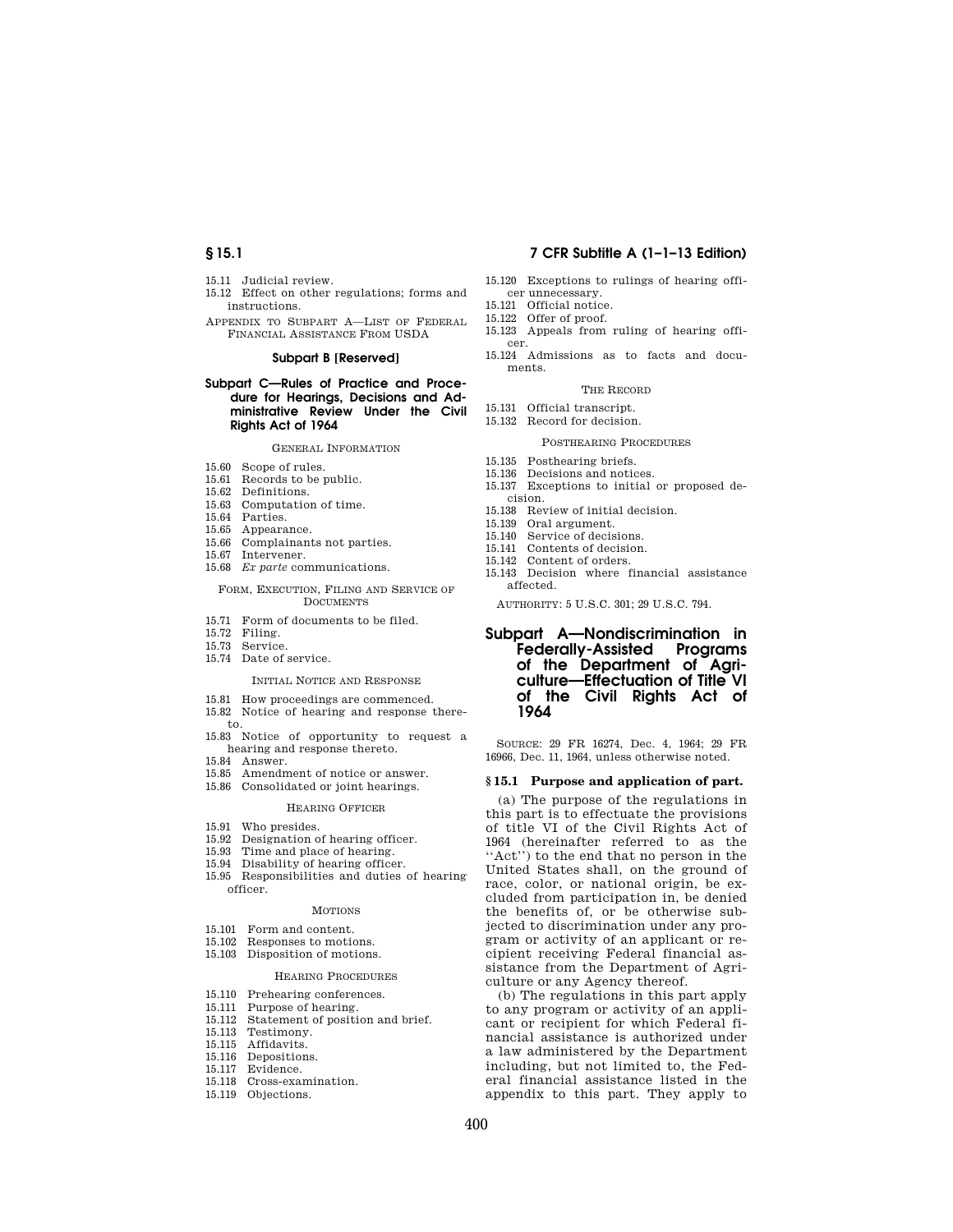# **Office of the Secretary, USDA S** 15.2

money paid, property transferred, or other Federal financial assistance extended to an applicant or recipient for its program or activity after the effective date of these regulations pursuant to an application approved or statutory or other provision made therefor prior to such effective date. The regulations in this part do not apply to (1) any Federal financial assistance by way of insurance or guaranty contract,  $(2)$ money paid, property transferred, or other assistance extended prior to the effective date of the regulations in this part, (3) any assistance to an applicant or recipient who is an ultimate beneficiary, or (4) except as provided in §15.3(c), any employment practice of any employer, employment agency or labor organization. The fact that a specific kind of Federal financial assistance is not listed in the appendix, shall not mean, if title VI of the Act is otherwise applicable, that such Federal financial assistance is not covered. Other Federal financial assistance under statutes now in force or hereinafter enacted may be added to this list by notice approved and issued by the Secretary and published in the FED-ERAL REGISTER.

[29 FR 16274, Dec. 4, 1964, as amended at 38 FR 17925, July 5, 1973; 68 FR 51341, Aug. 26, 2003]

# **§ 15.2 Definitions.**

(a) *Department* means the Department of Agriculture, and includes each of its operating agencies and other organizational units.

(b) *Agency* means any service, bureau, agency, office, administration, instrumentality of or corporation within the U.S. Department of Agriculture extending Federal financial assistance to any program or activity, or any officer or employee of the Department to whom the Secretary delegates authority to carry out any of the functions or responsibilities of an agency under this part.

(c) *Secretary* means the Secretary of Agriculture or any officer or employee of the Department to whom the Secretary has heretofore delegated, or to whom the Secretary may hereafter delegate, the authority to act in his stead under the regulations in this part.

(d) *Hearing Officer* means a hearing examiner appointed pursuant to 5 U.S.C. 3105, and designated to hold hearings under the regulations in this part or any person authorized to hold a hearing and make a final decision under the regulations in this part.

(e) *Recipient* means any State, political subdivision of any State, or instrumentality of any State or political subdivision, any public or private agency, institution, or organization, or other entity or any individual in any State, to whom Federal financial assistance is extended, directly or through another recipient, including any successor, assignee, or transferee thereof, but such term does not include any ultimate beneficiary.

(f) *Primary recipient* includes any recipient which is authorized or required to extend Federal financial assistance to another recipient.

(g) *Federal financial assistance* or *financial assistance* includes (1) grants and loans of Federal funds, (2) the grant or donation of Federal property and interests in property, (3) the detail of Federal personnel, (4) the sale and lease of, and the permission to use (on other than a casual or transient basis), Federal property or any interest in such property or the furnishing of services without consideration or at a nominal consideration, or at a consideration which is reduced for the purpose of assisting the recipient, or in recognition of the public interest to be served by such sale, lease or furnishing of services to the recipient, and (5) any Federal agreement, arrangement, or other contract which has as one of its purposes the provision of assistance.

(h) *Grant, loan or contract* includes any grant, loan agreement or commitment to loan, contract or agreement to provide financial assistance or any other arrangement between the Department or any Agency and a recipient of financial assistance.

(i) *United States* means the States of the United States, the District of Columbia, Puerto Rico, the Virgin Islands, American Samoa, Guam, Wake Island, the Canal Zone, and the territories and possessions of the United States, and the term *State* means any one of the foregoing.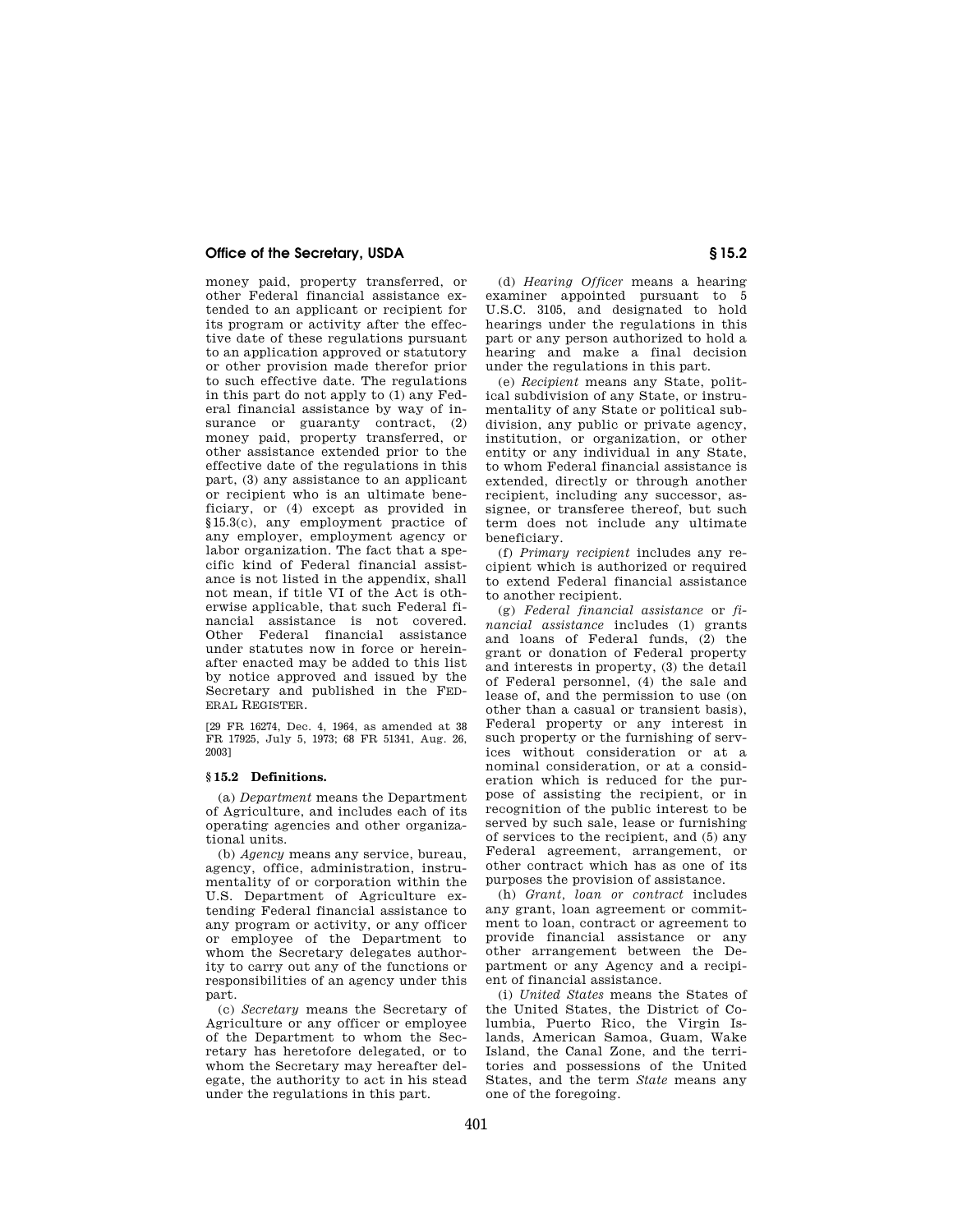(j) *Applicant* means one who submits an application, request, or plan required to be approved by an Agency, or by a primary recipient, as a condition to eligibility for Federal financial assistance, and *application* means such an application, request, or plan.

(k) *Program or activity* and *program*  mean all of the operations of any entity described in paragraphs (k)(1) through (4) of this section, any part of which is extended Federal financial assistance:

(1)(i) A department, agency, special purpose district, or other instrumentality of a State or of a local government; or

(ii) The entity of such State or local government that distributes such assistance and each such department or agency (and each other State or local government entity) to which the assistance is extended, in the case of assistance to a State or local government;

(2)(i) A college, university, or other postsecondary institution, or a public system of higher education; or

(ii) A local educational agency (as defined in 20 U.S.C. 7801), system of vocational education, or other school system;

(3)(i) An entire corporation, partnership, or other private organization, or an entire sole proprietorship—

(A) If assistance is extended to such corporation, partnership, private organization, or sole proprietorship as a whole; or

(B) Which is principally engaged in the business of providing education, health care, housing, social services, or parks and recreation; or

(ii) The entire plant or other comparable, geographically separate facility to which Federal financial assistance is extended, in the case of any other corporation, partnership, private organization, or sole proprietorship; or

(4) Any other entity which is established by two or more of the entities described in paragraph  $(k)(1)$ ,  $(2)$ , or  $(3)$ of this section.

(l) *Facility* includes all or any portion of structures, equipment, or other real or personal property or interests therein, and the provision of facilities includes the construction, expansion,

**§ 15.3 7 CFR Subtitle A (1–1–13 Edition)** 

renovation, remodeling, alteration or acquisition of facilities.

[29 FR 16274, Dec. 4, 1964, as amended at 36 FR 3411, Feb. 24, 1971; 38 FR 17925, July 5, 1973; 68 FR 51340, 51341, Aug. 26, 2003]

#### **§ 15.3 Discrimination prohibited.**

(a) *General.* No person in the United States shall, on the ground of race, color, or national origin, be excluded from participation in, be denied the benefits of, or be otherwise subjected to discrimination under any program or activity of the applicant or recipient to which these regulations apply. These regulations apply, but are not restricted, to unequal treatment in priority, quality, quantity, methods or charges for service, use, occupancy or benefit, participation in the service or benefit available, or in the use, occupancy or benefit of any structure, facility, or improvement.

(b) *Specific discriminatory actions prohibited.* (1) A recipient under any program to which the regulations in this part apply may not, directly or through contractual or other arrangements on the ground of race, color, or national origin:

(i) Deny an individual any service, financial aid, or other benefit provided under the program;

(ii) Provide any service, financial aid, or other benefit, to an individual which is different, or is provided in a different manner, from that provided to others under the program;

(iii) Subject an individual to segregation or separate treatment in any matter related to his receipt of any service, financial aid, or other benefit under the program;

(iv) Restrict an individual in any way in the enjoyment of any advantage or privilege, enjoyed by others receiving any service, financial aid, or other benefit under the program;

(v) Treat an individual differently from others in determining whether he satisfies any admission, enrollment, quota, eligibility, membership or other requirement or condition which individuals must meet in order to be provided any service, financial aid, or other benefit provided under the program;

(vi) Deny an individual an opportunity to participate in the program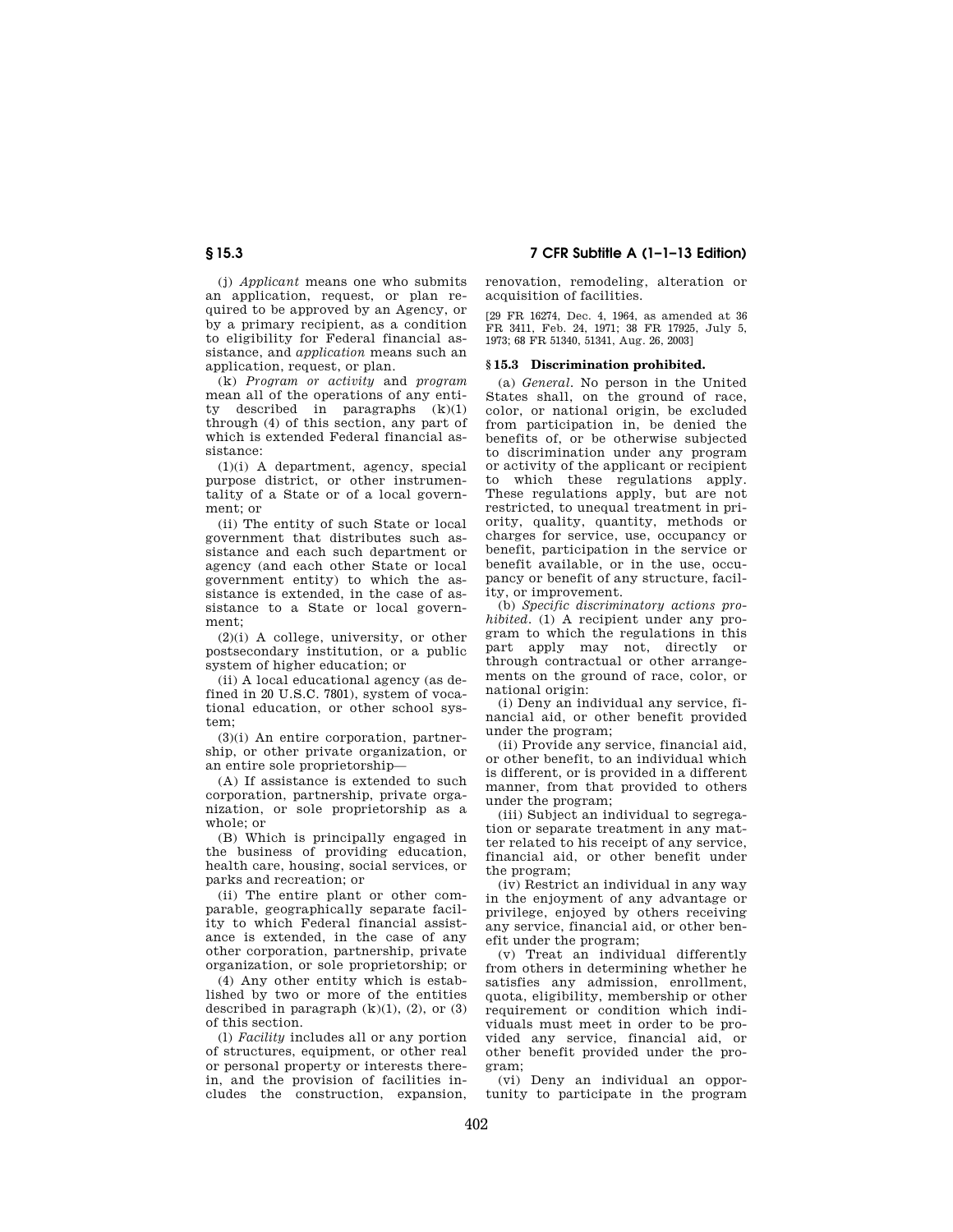# **Office of the Secretary, USDA S** 15.3

through the provisions of services or otherwise or afford him an opportunity to do so which is different from that afforded others under the program (including the opportunity to participate in the program as an employee but only to the extent set forth in paragraph (c) of this section).

(vii) Deny a person the opportunity to participate as a member of a planning or advisory body which is an integral part of the program.

(2) A recipient, in determining the types of services, financial aid, or other benefits, or facilities which will be provided under any such program, or the class of individuals to whom, or the situations in which, such services, financial aid, other benefits, or facilities will be provided under any such program or the class of individuals to be afforded an opportunity to participate in any such program, may not, directly or through contractual or other arrangements, utilize criteria or methods of administration which have the effect of subjecting individuals to discrimination because of their race, color, or national origin, or have the effect of defeating or substantially impairing accomplishment of the objectives of the program as respects individuals of a particular race, color, or national origin.

(3) In determining the site or location of facilities, an applicant or recipient may not make selections with the purpose or effect of excluding individuals from, denying them the benefits of, or subjecting them to discrimination under any of its programs or activities to which the regulations in this part apply, on the grounds of race, color, or national origin; or with the purpose or effect of defeating or substantially impairing the accomplishment of the objectives of the Act and the regulations in this part.

(4) As used in this section, the services, financial aid, or other benefit provided under a program or activity of an applicant or recipient receiving Federal financial assistance shall be deemed to include any and all services, financial aid, or other benefit provided in or through a facility provided or improved in whole or part with the aid of Federal financial assistance.

(5) The enumeration of specific forms of prohibited discrimination in these regulations does not limit the applicability of the provisions of paragraph (a) of this section.

 $(6)(i)$  In administering a program regarding which the recipient has previously discriminated against persons on the ground of race, color, or national origin, the recipient must take affirmative action to overcome the effects of prior discrimination.

(ii) Even in the absence of such prior discrimination, a recipient in administering a program may take affirmative action to overcome the effects of conditions which resulted in limiting participation by persons of a particular race, color or national origin.

(c) *Employment practices.* Where a primary objective of the Federal financial assistance to a program to which the regulations in this part apply is to provide employment, a recipient may not, directly or through contractual or other arrangements, subject an individual to discrimination on the ground of race, color, or national origin in its employment practices under the program including recruitment or recruitment advertising, employment, layoff or termination, upgrading, demotion, or transfer, rates of pay or other forms of compensation, and use of facilities. This paragraph applies to programs where a primary objective of the Federal financial assistance is (1) to reduce unemployment, (2) to assist individuals in meeting expenses incident to the commencement or continuation of their education or training, or (3) to provide work experience which contributes to education or training. Where a primary objective of the Federal financial assistance is not to provide employment, but discrimination on the grounds of race, color, or national origin in the employment practices of the recipient or other persons subject to the regulations in this part, tends, on the grounds of race, color, or national origin, to exclude individuals from participation in, to deny them the benefits of, or to subject them to discrimination under any program or activity of the applicant or recipient to which these regulations apply, the foregoing provisions of this §15.3(c) shall apply to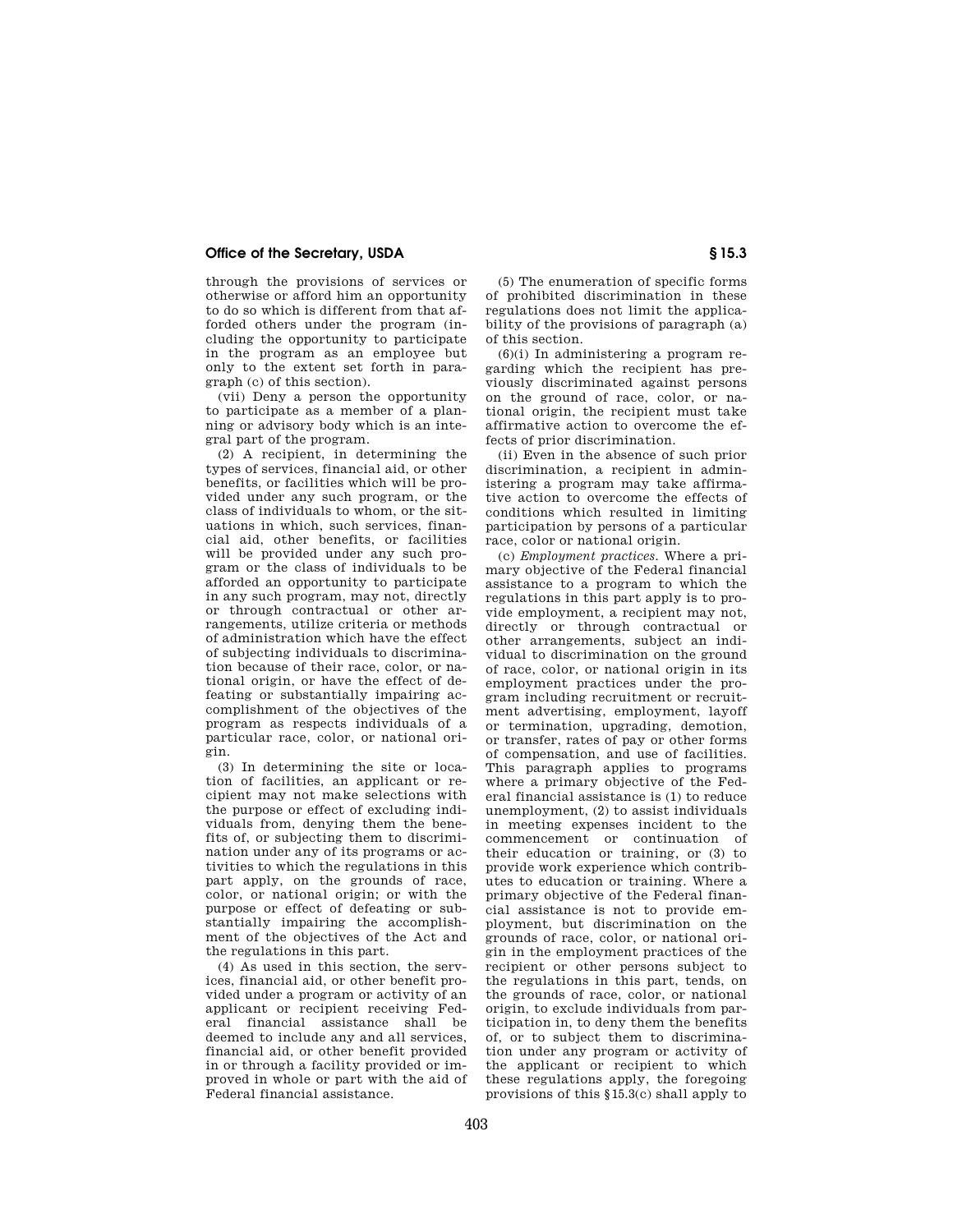# **§ 15.3 7 CFR Subtitle A (1–1–13 Edition)**

the employment practices of the recipient or other persons subject to these regulations, to the extent necessary to assure equality of opportunity to, and nondiscriminatory treatment of, beneficiaries. The requirements applicable to construction employment under any program or activity of the applicant or recipient shall be those specified in or pursuant to part III of Executive Order 11246 or any Executive order which supersedes it.

(d) *Examples.* In order that all parties may have a clear understanding of the applicability of the regulations in this part to their activities, there are listed in this section types of Federal financial assistance together with illustrations, by way of example only, of types of activity covered by the regulations in this part. These illustrations and examples, however, are not intended to be all inclusive. The fact that a particular type of Federal financial assistance is not listed does not, of course, indicate that a program is not covered by the regulations in this part. Moreover, the examples set forth with respect to any particular listed type of Federal financial assistance are not limited to that program alone and the prohibited actions described may also be prohibited in other programs or activities whether or not listed below.

(1) *Cooperative Agricultural Extension Program.* (i) Discrimination in making available or in the manner of making available instructions, demonstrations, information, and publications offered by or through the Cooperative Extension Service;

(ii) Discrimination in the use in any program or activity funded by the Cooperative Extension Service of any facility, including offices, training facilities, lecture halls, or other structures or improvements; or

(iii) Discrimination in training activities, admission to or participation in fairs, competitions, field days, and encampments, conducted or sponsored by, or in which the Cooperative Extension Service participates.

(2) *Rural Electrification and Rural Telephone Programs.* (i) Refusal or failure by a borrower to accept applications for membership or applications to purchase shares of stock, or discrimination by a borrower in the terms and conditions of membership or stock ownership, where such membership or stock ownership is a condition prerequisite to the furnishing of electric or telephone service by the borrower, or to the receipt of any benefits or advantages related to such service;

(ii) Refusal or failure by a borrower to extend, or discrimination by a borrower in the extension of, electric or telephone service to unserved persons;

(iii) Denial by a borrower to any person of the benefits of improvement, expansion or upgrading, or discrimination by a borrower among consumers or subscribers in improving, expanding or upgrading, of electric or telephone service;

(iv) Discrimination by a borrower in respect of rates, or terms or conditions of, service among consumers or subscribers;

(v) Exclusion by a borrower of any member or stockholder, if the borrower is a cooperative or mutual type of corporation, from participation in any meeting of members or stockholders of the borrower, discrimination among its members or stockholders in respect of the exercise of any of their rights as members or stockholders, or in the manner of the exercise of such rights; or

(vi) Exclusion by a borrower of any consumer or subscriber from, denial by a borrower to any consumer or subscriber of the use of, or discrimination by a borrower against any consumer or subscriber in his use of, any of the borrower's facilities.

(3) *Direct Distribution Program.* (i) Exclusion of an otherwise eligible recipient agency (school, summer camp for children, institution, welfare agency or disaster organization) or person from participation in the Direct Distribution Program.

(ii) Discrimination in the allocation of food to eligible persons.

(iii) Discrimination in the manner in which or the place or times at which foods donated under the Program are distributed by recipient agencies to eligible persons.

(iv) Segregation of persons served in different meal periods or by different seating or serving or different food or different size portions by recipient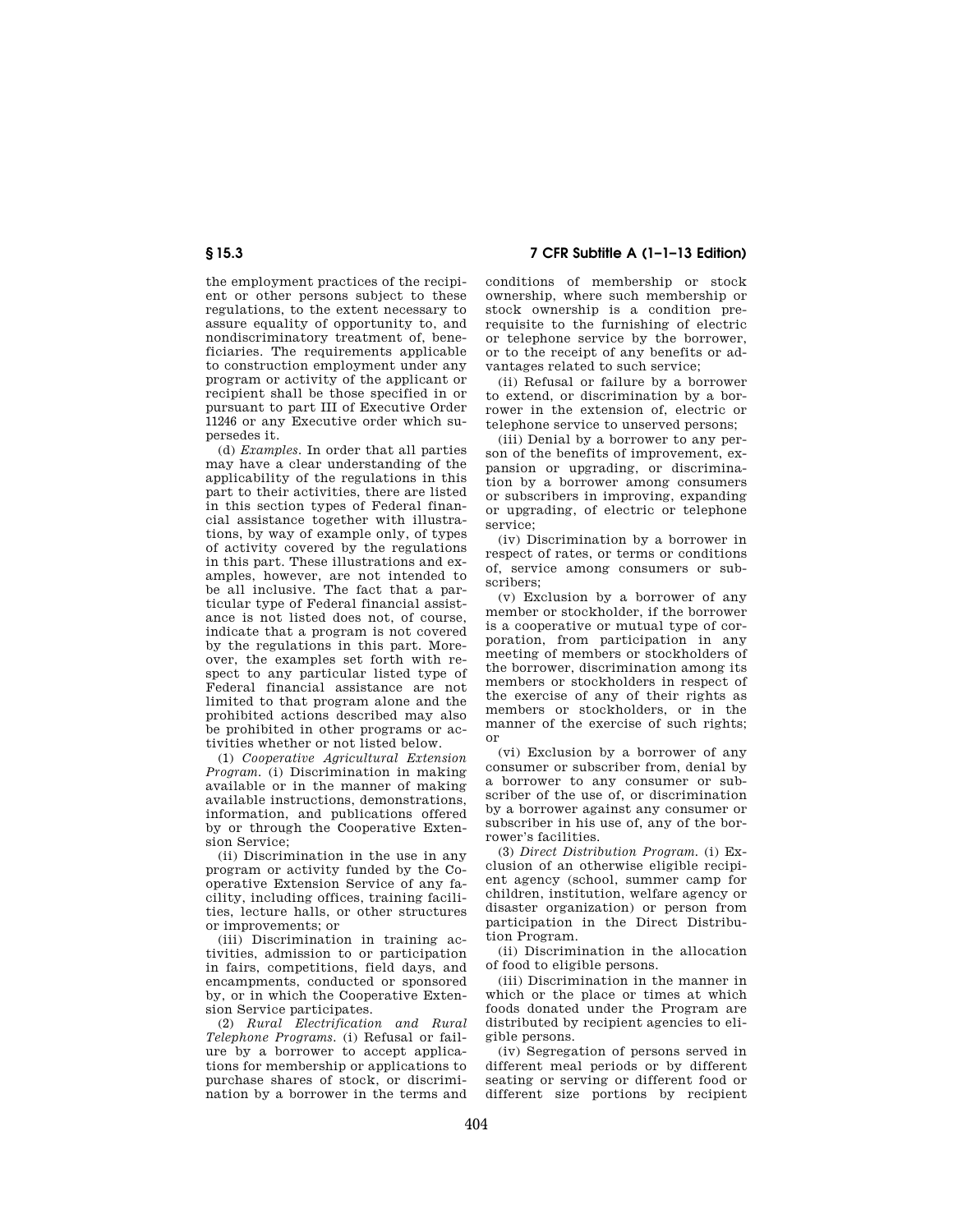# **Office of the Secretary, USDA S** 15.3

agencies serving prepared meals containing donated foods.

(4) *National School Lunch Program.* (i) Discrimination by a State agency in the selection of schools to participate in the Program or in the assignment to schools of rates of reimbursement.

(ii) Exclusion of any child from participation in the Program.

(iii) Discrimination by school officials in the selection of children to receive free or reduced-price lunches.

(iv) Segregation of participating children in different lunch periods or different seating, and discrimination by serving different food or different size portions.

(v) Failure to offer free and reducedprice lunches, on an equitable basis in schools of a school district in which children are assigned to schools on the basis of race, color, or national origin.

(5) *Food Stamp Program.* (i) Discrimination by a State agency in certifying households as eligible for the Program.

(ii) Segregation or other discrimination in the manner in which or the times at which eligible households are issued food coupons.

(6) *Special Milk Program for Children.*  (i) Discrimination by a State agency in the selection of schools and child-care institutions to participate in the Program.

(ii) Discrimination by a State agency in the selection of needy schools to receive reimbursement for milk served free.

(iii) Discrimination by a State agency in the assignment of reimbursement rates to schools and child-care institutions or in the adjustment of such rates, or in fixing allowable distribution costs.

(iv) Exclusion of any child from participation in the Program and segregation of participating children in different serving periods or different places of service.

(v) Discrimination by school officials or child-care institutions in the selection of children to receive free milk.

(7) *Price Support Programs carried out through producer associations or cooperatives or through persons who are required to provide specified benefits to producers.*  (i) Denial of the benefits of price support for a producers commodity.

(ii) Denial of membership or stock ownership to any producer by any association or cooperative.

(iii) Discrimination among producers in the manner of making or paying any price support advances, loans, or payments.

(iv) Discrimination in the fees or charges collected from or in the net gains distributed to producers.

(v) Discrimination in the use of facilities and services generally made available to members or patrons under the Price Support Program.

(8) *Forest Service Programs.* (i) Refusal or failure by a recipient of a permit or lease to provide to any person the benefits from the use of land administered by the Forest Service, the resources therefrom, or improvements thereon.

(ii) Refusal or failure by any recipient to provide to any person the benefits from Federal payments based on a share of the receipts from lands administered by the Forest Service.

(iii) Refusal or failure by any recipient to provide to any person the benefits from Federal assistance in cooperative programs for the protection, development, management, and use of forest resources.

(iv) Refusal or failure by any cooperator or other recipient to provide to any person the benefits from Federal assistance through grants or advances of funds for research.

(9) *Farmers Home Administration Programs*—(i) *Direct soil and water loans to association.* (*a*) A borrower's denial of, or discrimination in furnishing, services under a program or activity financed wholly or partially with the aid of the loan, as in the case of a water supply system.

(*b*) A borrower's denial of, or discrimination or segregation in permitting, the use of facilities which are part of a project financed wholly or partially with the aid of the loan, as in the case of a golf course, swimming pool, tennis courts, parking areas, lounges, dining rooms, and rest rooms of a recreation association.

(*c*) Discrimination by a borrower in the terms and conditions of membership or stock ownership, or refusal or failure of a borrower to accept applications for membership or for purchase of shares of stock, or discrimination by a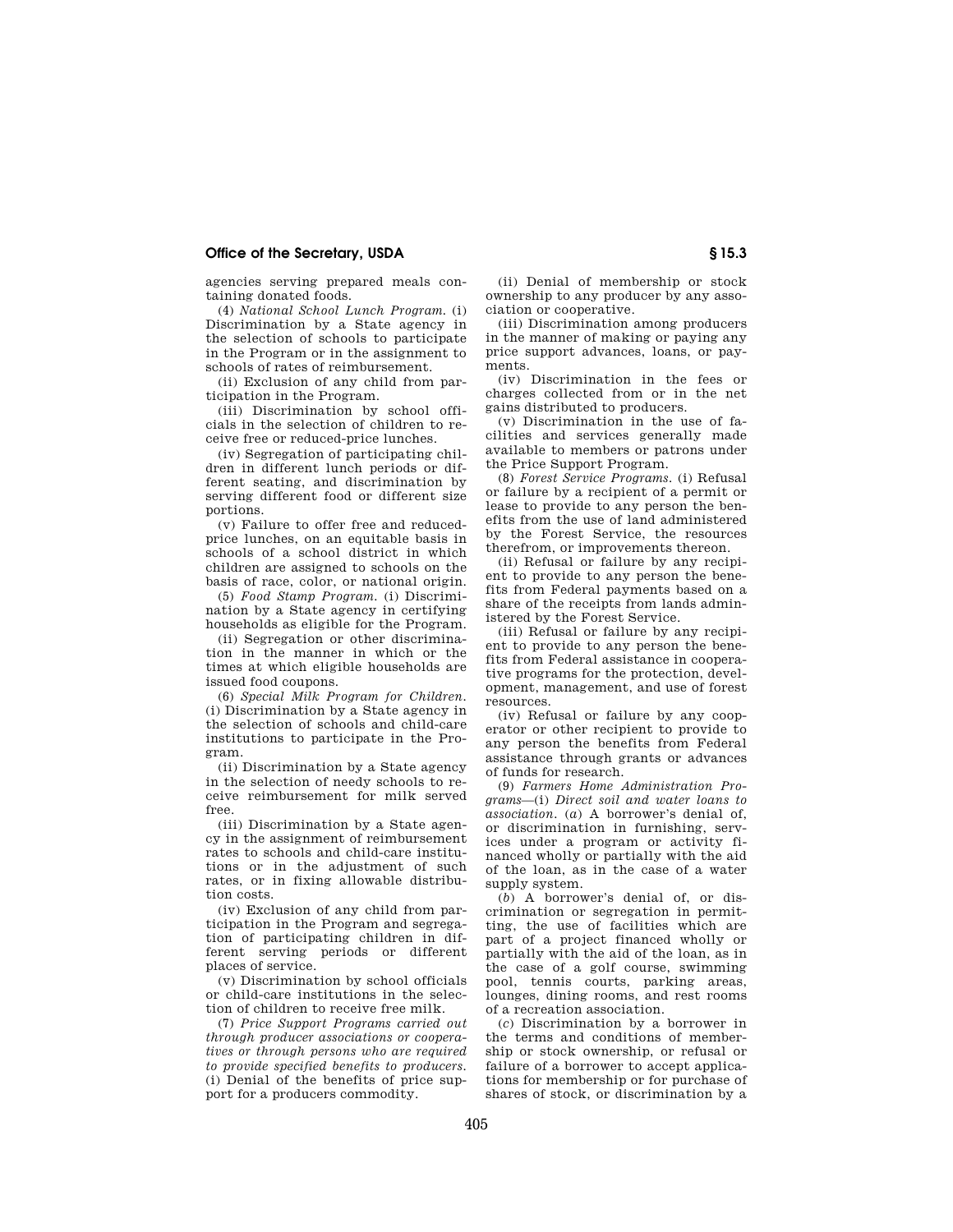# **§ 15.4 7 CFR Subtitle A (1–1–13 Edition)**

borrower in acting or failing to act upon such applications, where such membership or stock ownership is a prerequisite to the participation in services furnished by, or the use of facilities of, the borrower which are financed wholly or partially with the aid of the loan or to the receipt of any benefits or advantages related to such services or the use of such facilities.

(*d*) Denial or impairment by a borrower of any person's rights as a member or stockholder of the borrower, or borrower's discrimination against or segregation of persons in the exercise of their rights as members or stockholders of the borrower.

(ii) *Direct senior citizens rental housing loans to private nonprofit corporations and consumer cooperatives.* (*a*) A borrower's exclusion of any person from, discrimination in the terms and conditions of eligibility for, or discrimination against or segregation of any person in, the use and occupancy of the housing and related facilities financed wholly or partially with the aid of the loan.

(*b*) Discrimination by a borrower in the terms and conditions of membership or stock ownership, or refusal or failure of a borrower to accept applications for membership or for purchase of shares of stock, or discrimination by a borrower in acting or failing to act upon such applicattions, where such membership or stock ownership is a condition of eligibility for use and occupancy of the housing and related facilities financed wholly or partially with the aid of the loan or to the receipt of any benefits or advantages related to such housing or facilities.

(*c*) Denial or impairment by a borrower of any person's rights as a member or stockholder of the borrower, or a borrower's discrimination against or segregation of persons in the exercise of their rights as members or stockholders of the borrower.

(10) *Cooperative State Research Programs.* (i) Discrimination in making available information whether published or provided through public or private statement, correspondence, demonstration or field day.

(ii) Discrimination in participation in any Cooperative Research Program or project.

(iii) Discrimination in the use of any facility, including offices, laboratories, or other structures, or research plots or fields.

(iv) Discrimination in employment of graduate students to conduct research when such students receive substantial research training benefits as a result of such employment.

[29 FR 16274, Dec. 4, 1964, as amended at 35 FR 18383, Dec. 3, 1970; 38 FR 17925, July 5, 1973; 68 FR 51341, Aug. 26, 2003]

#### **§ 15.4 Assurances required.**

(a) *General.* (1) Every application for Federal financial assistance to which these regulations apply, except an application to which paragraph (b) of this section applies, and every application for Federal financial assistance to provide a facility, shall as a condition to its approval and the extension of any Federal financial assistance pursuant to the application, contain or be accompanied by an assurance that the applicant's program or activity will be conducted or the facility operated in compliance with all requirements imposed by or pursuant to the Act and the regulations in this part. In the case where the Federal financial assistance is to provide or is in the form of personal property, or real property or interest therein, or structures thereon, the assurance shall obligate the recipient, or, in the case of a subsequent transfer, the transferee, for the period during which the property is used for the purpose for which the Federal financial assistance is extended or for another purpose involving the provision of similar services and benefits or for as long as the recipient retains ownership or possession of the property, whichever is longer. In all other cases, the assurance shall obligate the recipient for the period during which Federal financial assistance is extended pursuant to the application. The Agency shall specify the form of the foregoing assurances and the extent to which like assurances will be required of subgrantees, contractors, and subcontractors, successors in interest and other participants. Any such assurance shall include provisions which give the United States a right to seek its judicial enforcement.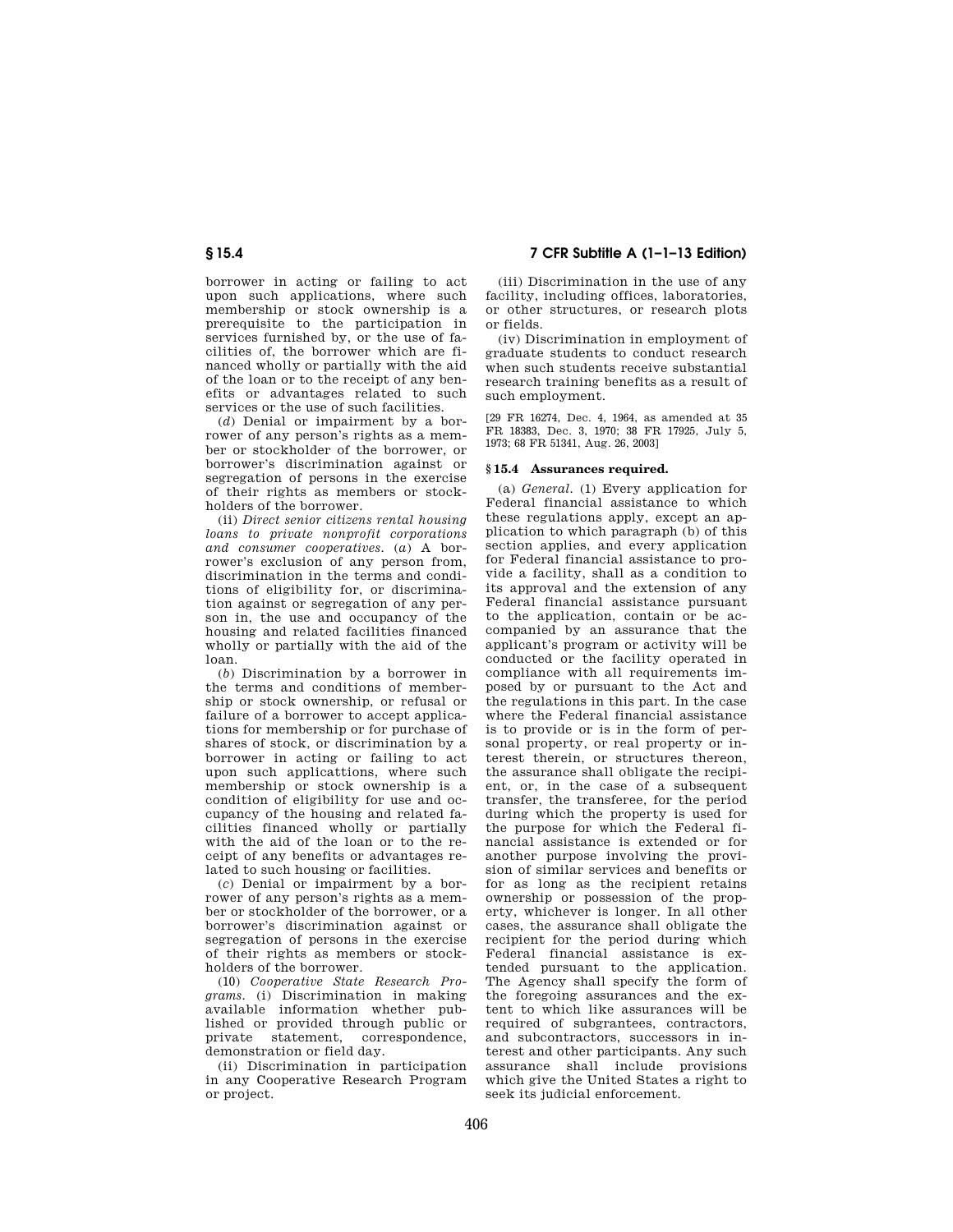# **Office of the Secretary, USDA Secretary S** 15.4

(2) In the case of real property, structures, or improvements thereon, or interests therein, which was acquired through Federal financial assistance, or in the case where Federal financial assistance is provided in the form of a transfer of real property or interest therein from the Federal Government, the instrument effecting or recording the transfer shall contain a covenant running with the land assuring nondiscrimination for the period during which the real property is used for a purpose for which the Federal financial assistance is extended or for another purpose involving the provision of similar services or benefits, or for as long as the recipient retains ownership or possession of the property, whichever is longer. Where no transfer of property is involved, but property is improved through Federal financial assistance, the recipient shall agree to include such a covenant in any subsequent transfer of such property. Where the property is obtained from the Federal Government, such covenant may also include a condition coupled with a right to be reserved by the Agency to revert title to the property in the event of a breach of the covenant where, in the discretion of the Agency concerned, such a condition and right of reverter is appropriate to the purposes of the Federal financial assistance under which the real property is obtained and to the nature of the grant and the grantee. In such event, if a transferee of real property proposes to mortgage or otherwise encumber the real property as security for financing construction of new, or improvement of existing, facilities on such property for the purposes for which the property was transferred, the Agency may agree, upon request of the transferee and if necessary to accomplish such financing, and upon such conditions as it deems appropriate to forbear the exercise of such right to revert title for so long as the lien of such mortgage or other encumbrance remains effective.

(3) Transfers of surplus property are subject to regulations issued by the Administrator of General Services (41 CFR 101–6.2).

(b) Every application by a State or a State Agency, including a State Extension Service, but not including an ap-

plication for aid to an institution of higher education, continuing Federal financial assistance to which the regulations in this part apply shall as a condition to its approval and the exension of any Federal financial assistance pursuant to the application (1) contain or be accompanied by a statement that the program is (or, in the case of a new program, will be) conducted in compliance with all requirements imposed by or pursuant to this part, and (2) provide or be accompanied by provision for such methods of administration for the program as are found by the Agency to give reasonable assurance that the applicant and all recipients of Federal financial assistance under such program will comply with all requirements imposed by or pursuant to the regulations in this part: *Provided,* That where no application is required prior to payment, the State or State Agency, including a State Extension Service, shall, as a condition to the extension of any Federal financial assistance, submit an assurance complying with the requirements of paragraphs (b)(1) and (2) of this section.

(c) *Assurances from institutions.* The assurance required with respect to an institution of higher education, or any other institution, insofar as the assurance relates to the institution's practices with respect to admission or other treatment of individuals or to the opportunity to participate in the provision of services or other benefits to such individuals, shall be applicable to the entire institution.

(d) *Recipients other than applicants.*  Each recipient not required to submit an application for Federal financial assistance, shall furnish, as a condition to the extension of any such assistance, an assurance or statement as is required of applicants under paragraphs (a), (b)(1) and (2) of this section.

(e) *Elementary and secondary schools.*  The requirements of paragraphs (a), (b), or (d) of this section with respect to any elementary or secondary school or school system shall be deemed to be satisfied if such school or school system (1) is subject to a final order of a court of the United States for the desegregation of such school or school system, and provides an assurance that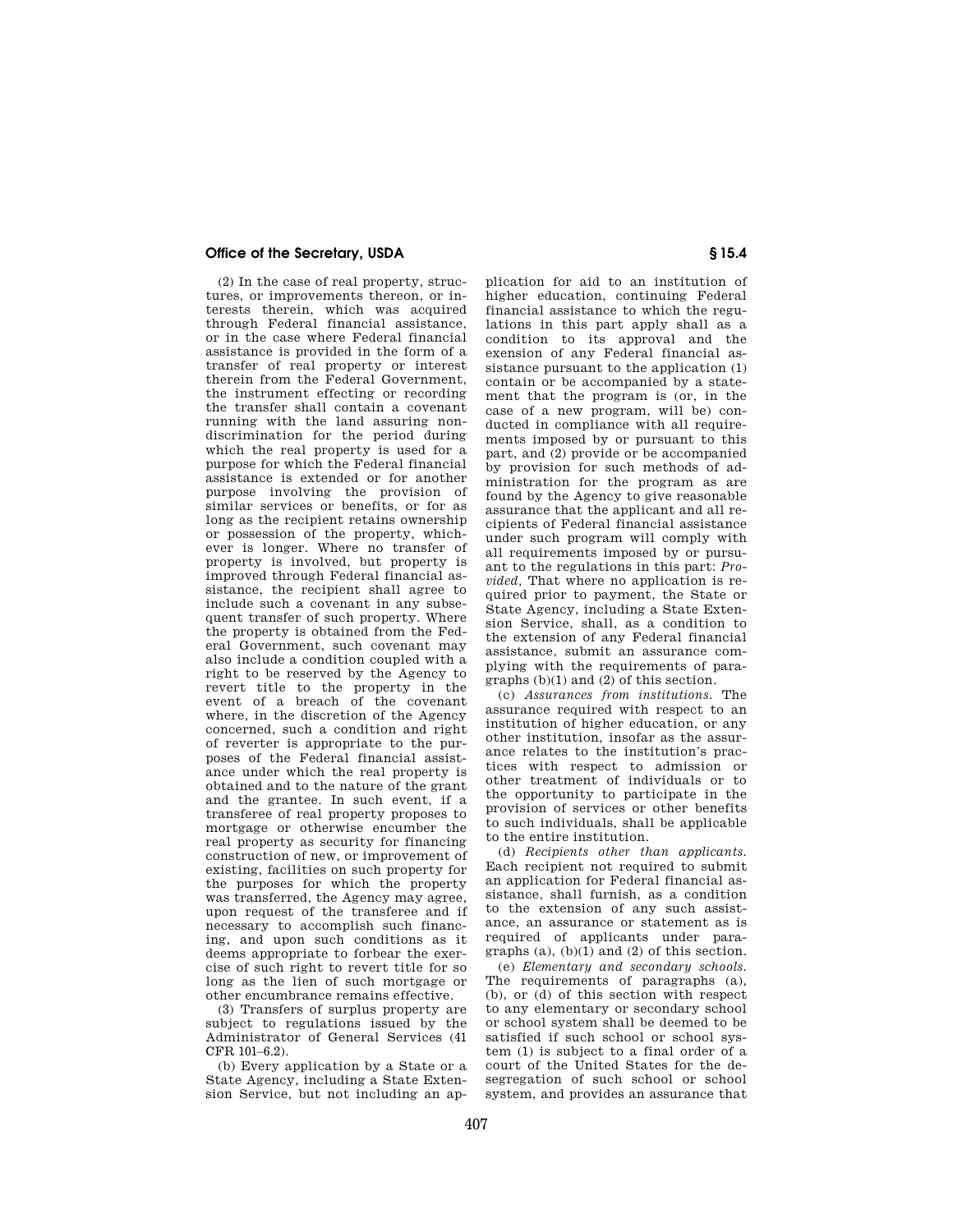it will comply with such order, including any future modification of such order, or (2) submits a plan for the desegregation of such school or school system which the responsible official of the Department of Health, Education, and Welfare determines is adequate to accomplish the purposes of the Act and this part, and provides reasonable assurance that it will carry out such plan; in any case of continuing Federal financial assistance the said responsible official of the Department of Health, Education, and Welfare may reserve the right to redetermine, after such period as may be specified by him, the adequacy of the plan to accomplish the purposes of the Act and this part within the earliest practical time. In any case in which a final order of a court of the United States for the desegregation of such school or school system is entered after submission of such a plan, such plan shall be revised to conform to such final order, including any future modification of such order.

[29 FR 16274, Dec. 4, 1964, as amended at 32 FR 3967, Mar. 11, 1967; 35 FR 18383, Dec. 3, 1970; 38 FR 17926, July 5, 1973; 68 FR 53141, Aug. 26, 2003]

# **§ 15.5 Compliance.**

(a) *Cooperation and assistance.* Each Agency shall to the fullest extent practicable seek the cooperation of recipients in obtaining compliance with the regulations and this part and shall provide assistance and guidance to recipients to help them comply voluntarily with the regulations in this part. As a normal part of the administration of Federal financial assistance covered by the regulations in this part, designated personnel will in their reviews and other activities or as specifically directed by the Agency, review the activities of recipients to determine whether they are complying with the regulations in this part. Reports by such personnel shall include statements regarding compliance and instances, if any, of noncompliance. In the event of noncompliance, the Agency shall seek to secure voluntary compliance by all appropriate means.

(b) *Compliance reports.* Each recipient shall keep such records and submit to the Agency timely, complete and accu-

**§ 15.5 7 CFR Subtitle A (1–1–13 Edition)** 

rate compliance reports at such times, and in such form and containing such information, as the Agency may determine to be necessary to ascertain whether the recipient has complied or is complying with the regulations in this part. In the case in which a primary recipient extends Federal financial assistance to any other recipient, such other recipient shall also submit such compliance reports to the primary recipient as may be necessary to enable the primary recipient to carry out its obligations under the regulations in this part. In general, recipients should have available for the Agency racial and ethnic data showing the extent to which members of minority groups are beneficiaries of federally assisted programs.

(c) *Access to sources of information.*  Each recipient shall permit access by authorized employees of this Department during normal business hours to such of its books, records, accounts, and other sources of information, and its facilities as may be pertinent to ascertain compliance with the regulations in this part. Where any information required of a recipient is in the exclusive possession of any other agency, institution or person and this agency, institution or person shall fail or refuse to furnish this information, the recipient shall so certify in its report and shall set forth what efforts it has made to obtain the information.

(d) *Information to beneficiaries and participants.* Each recipient shall make available to participants, beneficiaries, and other interested persons such information regarding the provisions of the regulations in this part and their applicability to the program for Federal statutes, authorities, or other means by which Federal financial assistance is extended and which the recipient receives Federal financial assistance, and make such information available to them in such manner, as the Department or its Agencies finds necessary to apprise such persons of the protections against discrimination assured them by the Act and the regulations in this part.

[29 FR 16274, Dec. 4, 1964, as amended at 29 FR 16966, Dec. 11, 1964; 38 FR 17926, July 5, 1973; 68 FR 51341, Aug. 26, 2003]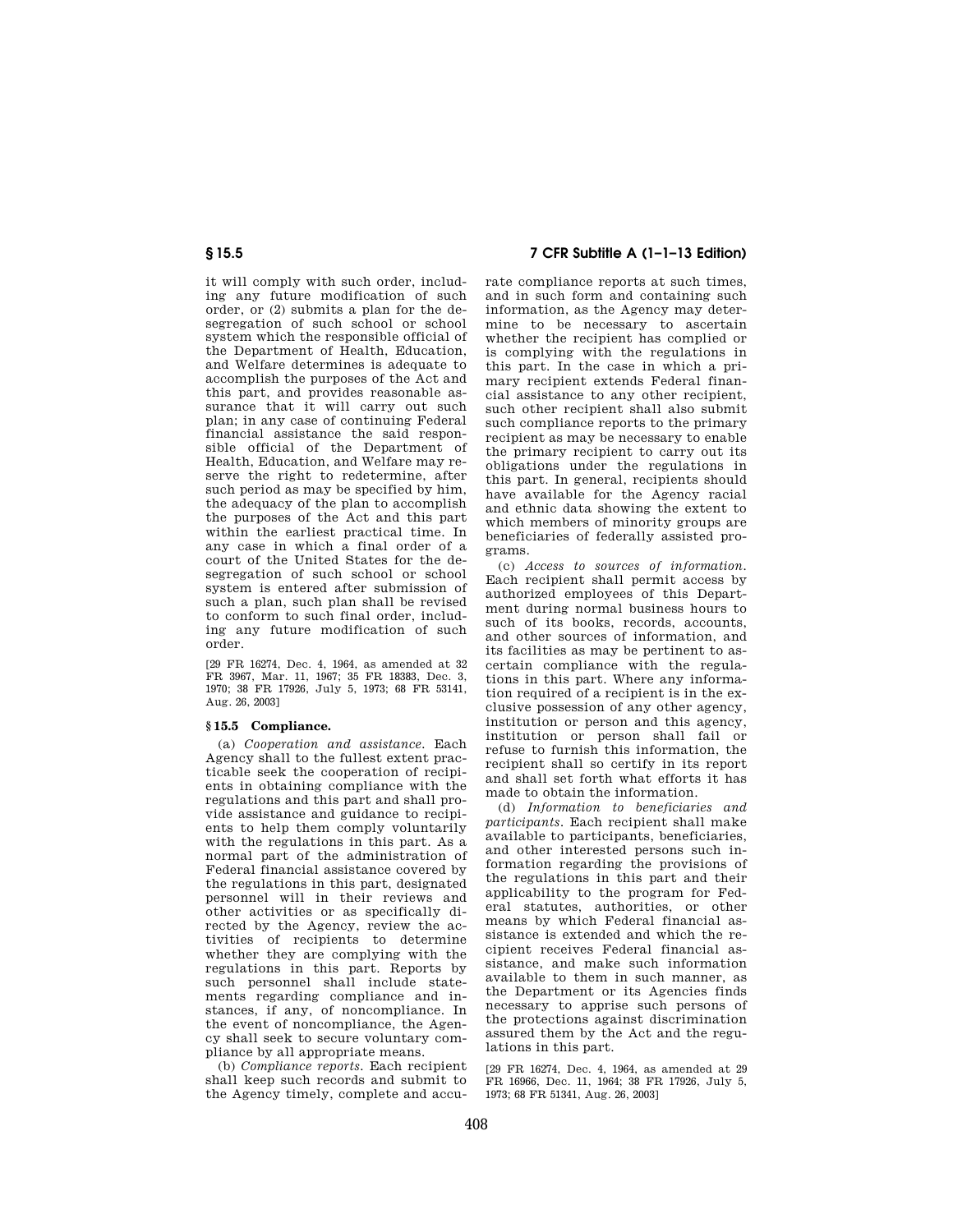### **Office of the Secretary, USDA S** 15.8

# **§ 15.6 Complaints.**

Any person who believes himself/herself or any specific class of individuals to be subjected to discrimination prohibited by the regulations in this part may by himself/herself or by an authorized representative file with the Secretary or any Agency a written complaint. A complaint must be filed not later than 180 days from the date of the alleged discrimination, unless the time for filing is extended by the Agency or by the Secretary. Such complaint shall be promptly referred to the Assistant Secretary for Civil Rights. The complaint shall be investigated in the manner determined by the Assistant Secretary for Civil Rights and such further action taken by the Agency or the Secretary as may be warranted.

[50 FR 25687, June 21, 1985, as amended at 68 FR 27449, May 20, 2003]

#### **§ 15.7 Intimidatory or retaliatory acts prohibited.**

No recipient or other person shall intimidate, threaten, coerce, or discriminate against any individual for the purpose of interfering with any right or privilege secured by section 601 of the Act or the regulations in this part, or because he has made a complaint, testified, assisted, or participated in any manner in an investigation, proceeding, or hearing under the regulations in this part. The identity of complainants shall be kept confidential except to the extent necessary to carry out the purposes of the regulations in this part, including the conduct of any hearing or judicial proceeding arising thereunder.

#### **§ 15.8 Procedure for effecting compliance.**

(a) *General.* If there appears to be a failure or threatened failure to comply with the regulations in this part, and if the noncompliance or threatened noncompliance cannot be corrected by informal means, compliance with the regulations in this part may be effected by the suspension or termination of or refusal to grant or to continue Federal financial assistance, upon a finding, in accordance with the procedure hereinafter prescribed, or by any other means authorized by law. Such other means

may include, but are not limited to, (1) a reference to the Department of Justice with a recommendation that appropriate proceedings be brought to enforce any rights of the United States under any law of the United States (including other titles of the Act), or any assurance or other contractual undertaking, and (2) any applicable proceeding under State or local law.

(b) *Noncompliance with §15.4.* If an applicant fails or refuses to furnish an assurance required under §15.4 or otherwise fails or refuses to comply with the requirements imposed by or pursuant to that section, Federal financial assistance may be refused in accordance with the procedures of paragraph (c) of this section. The Department shall not be required to provide assistance in such a case during the pendency of the administrative proceedings under such paragraph, except that the Department shall continue assistance during the pendency of such proceedings where such assistance is due and payable pursuant to an application therefor approved prior to the effective date of the regulations in this part.

(c) *Termination of or refusal to grant or to continue Federal financial assistance.*  No order suspending, terminating, or refusing to grant or to continue Federal financial assistance shall become effective until (1) the Agency has advised the applicant or recipient of his failure to comply and has determined that compliance cannot be secured by voluntary means, (2) there has been an express finding on the record, after opportunity for hearing, of a failure by the applicant or recipient to comply with the requirement imposed by or pursuant to the regulations in this part, (3) the action has been approved by the Secretary pursuant to §15.10(e), and (4) the expiration of 30 days after the Secretary has filed with the committee of the House and the committee of the Senate, having legislative jurisdiction over the program involved, a full written report of the circumstances and the grounds for such action. Any action to suspend or terminate or to refuse to grant or to continue Federal financial assistance shall be limited to the particular political entity, or part thereof, or other applicant or recipient as to whom such a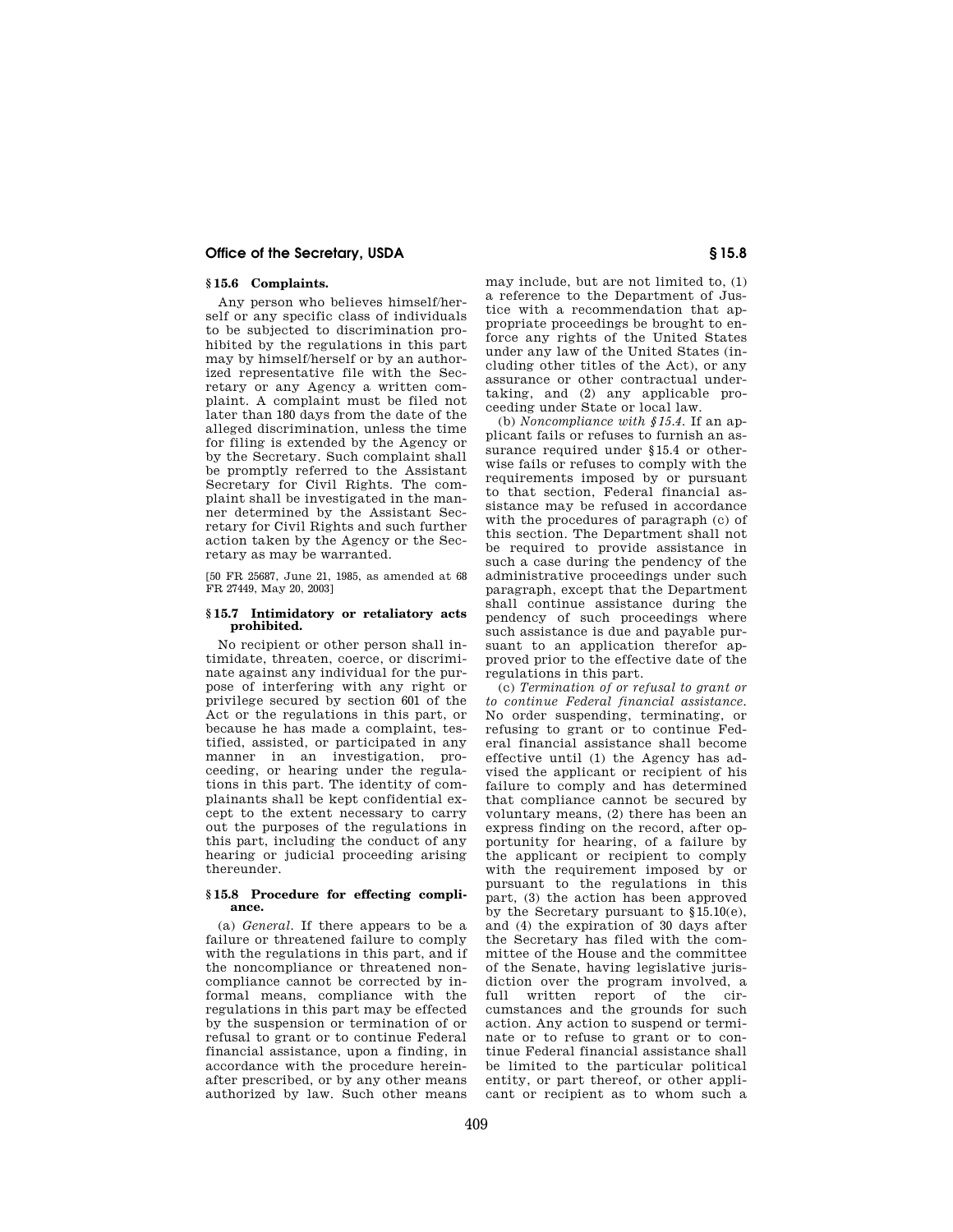finding has been made and shall be limited in its effect to the particular program, or part thereof, in which such noncompliance has been so found.

(d) *Other means authorized by law.* No action to effect compliance by any other means authorized by law shall be taken until (1) the Secretary has determined that compliance cannot be secured by voluntary means, (2) the recipient or other person has been notified of its failure to comply and of the action to be taken to effect compliance, and (3) the expiration of at least ten days from the mailing of such notice to the recipient or other person. During this period of at least ten days, additional efforts shall be made to persuade the recipient or other person to comply with the regulations in this part and to take such corrective action as may be appropriate.

### **§ 15.9 Hearings.**

(a) *Opportunity for hearing.* Whenever an opportunity for a hearing is required under the regulations in this part, reasonable notice shall be given by registered or certified mail, return receipt requested, to the affected applicant or recipient. This notice shall advise the applicant or recipient of the action proposed to be taken, the specific provision under which the proposed action against it is to be taken, and the matters of fact or law asserted as the basis for this action, and either (1) fix a date not less than 20 days after the date of such notice within which the applicant or recipient may request of the Secretary or the Agency that the matter be scheduled for hearing or (2) advise the applicant or recipient that the matter in question has been set down for hearing at a stated place and time. The time and place so fixed shall be reasonable and shall be subject to change for cause. The complainant, if any, shall be advised of the time and place of the hearing. An applicant or recipient may waive a hearing and submit written information and argument for the record. The failure of an applicant or recipient to request a hearing under this subsection or to appear at a hearing for which a date has been set shall be deemed to be a waiver of the right to a hearing under section 602 of the Act and the regulations in this part

**§ 15.9 7 CFR Subtitle A (1–1–13 Edition)** 

and consent to the making of a decision on the basis of such information as is available.

(b) *Time and place of hearing.* Hearings shall be held at the offices of the Department in Washington, DC, at a time fixed by the hearing officer or by the Secretary unless it is determined that the convenience of the applicant or recipient or of the Department requires that another place be selected. Hearings shall be held before a hearing officer.

(c) *Right to counsel.* In all proceedings under this section, the applicant or recipient and the Department shall have the right to be represented by counsel.

(d) *Procedures, evidence, and record.* (1) The hearing, decision, and any administrative review thereof shall be conducted in conformity with 5 U.S.C. 554– 557, and in accordance with such rules of procedure promulgated by the Secretary as not inconsistent with this section, relating to the conduct of the hearing, giving of notices subsequent to those provided for in paragraph (a) of this section, taking of testimony, exhibits, arguments and briefs, requests for findings, and other related matters. Both the Department, and the applicant or recipient shall be entitled to introduce all relevant evidence on the issues as stated in the notice for hearing or as determined by the hearing officer conducting the hearing at the outset of or during the hearing.

(2) Technical rules of evidence shall not apply to hearings conducted pursuant to these regulations in this part, but rules or principles designed to assure production of the most credible evidence available and to subject testimony to test by cross-examination shall be applied where reasonably necessary by the hearing officer. The hearing officer may exclude irrelevant, immaterial, or unduly repetitious evidence. All documents and other evidence offered or taken for the record shall be open to examination by the parties and opportunity shall be given to refute facts and arguments advanced on either side of the issues. A transcript shall be made of the oral evidence except to the extent the substance thereof is stipulated for the record. All decisions shall be based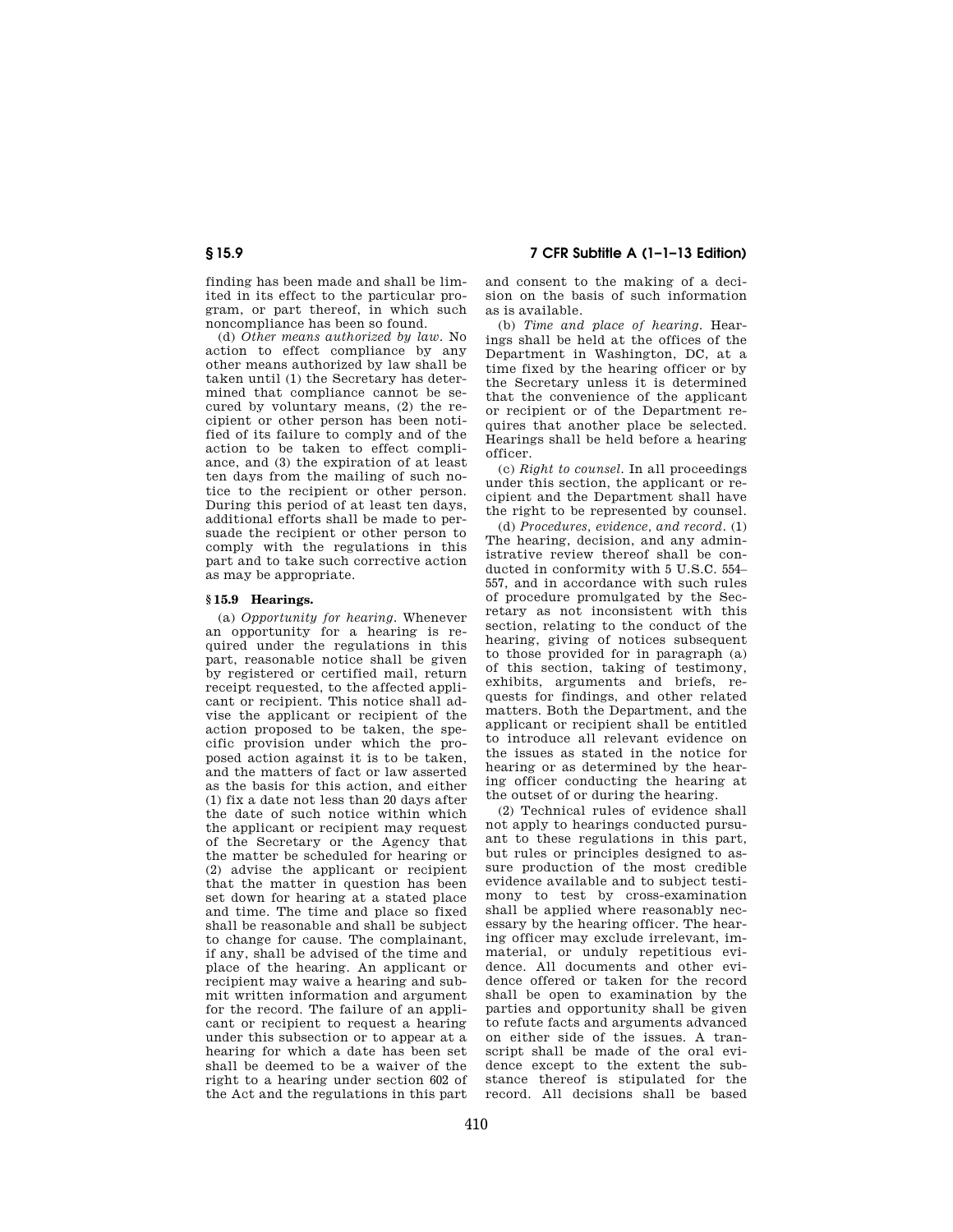### **Office of the Secretary, USDA § 15.10**

upon the hearing record and written findings shall be made.

(e) *Consolidated or joint hearings.* In cases in which the same or related facts are asserted to constitute noncompliance with these regulations with respect to two or more to which the regulations in this part apply, or noncompliance with the regulations in this part and the regulations of one or more other Federal Departments or Agencies issued under title VI of the Act, the Secretary may, by agreement with such other Departments or Agencies, where applicable provide for the conduct of consolidated or joint hearings, and for the application to such hearings of rules of procedure not inconsistent with the regulations in this part. Final decisions in such cases, insofar as the regulations in this part are concerned, shall be made in accordance with §15.10.

[29 FR 16274, Dec. 4, 1964, as amended at 35 FR 18384, Dec. 3, 1970; 38 FR 17926, July 5, 1973; 68 FR 51341, Aug. 26, 2003]

#### **§ 15.10 Decisions and notices.**

(a) *Decision by hearing officer or Secretary.* (1) The hearing officer shall either make an initial decision, if so authorized, or certify the entire record including his recommended findings, and proposed decision to the Secretary for a final decision, and a copy of such initial decision or certification shall be mailed to the applicant or recipient. The applicant or recipient may within 30 days of the mailing of such notice of initial decision file with the Secretary his exceptions to the initial decision, with his reasons therefor.

(2) In the absence of exceptions, the Secretary may on his own motion within 45 days after the initial decision serve on the applicant or recipient a notice that he will review the decision. Upon the filing of such exceptions or of such notice of review the Secretary shall review the initial decision and issue his own decision thereon including the reasons therefor. In the absence of either exceptions or a notice of review the initial decision shall constitute the final decision of the Secretary.

(b) *Decisions on record or review.*  Whenever a record is certified to the Secretary for decision or he reviews the decision of a hearing officer pursuant to paragraph (a), the applicant or recipient shall be given reasonable opportunity to file with him briefs or other written statements of its contentions, and a copy of the final decision of the Secretary shall be given in writing to the applicant or recipient, and to the complainant, if any.

(c) *Decisions on record where a hearing is waived.* Whenever a hearing is waived pursuant to §15.9(a), a decision shall be made by the Secretary on the record and a copy of such decision shall be given in writing to the applicant or recipient, and to the complainant, if any.

(d) *Rulings required.* Each decision of a hearing officer shall set forth his ruling on each finding, conclusion, or exception presented, and shall identify the requirement or requirements imposed by or pursuant to the regulations in this part with which it is found that the applicant or recipient has failed to comply.

(e) *Decision by Secretary.* The Secretary shall make any final decision which provides for the suspension or termination of, or the refusal to grant or continue Federal financial assistance, or the imposition of any other sanction available under the regulations in this part or the Act.

(f) *Content of orders.* The final decision may provide for suspension or termination of, or refusal to grant or continue Federal financial assistance, in whole or in part, to which this regulation applies, and may contain such terms, conditions, and other provisions as are consistent with and will effectuate the purposes of the Act and the regulations in this part, including provisions designed to assure that no Federal financial assistance to which this regulation applies will thereafter be extended to the applicant or recipient determined by such decision to be in default in its performance of an assurance given by it pursuant to the regulations in this part, or to have otherwise failed to comply with the regulations in this part, unless and until it corrects its noncompliance and satisfies the Agency that it will fully comply with the regulations in this part.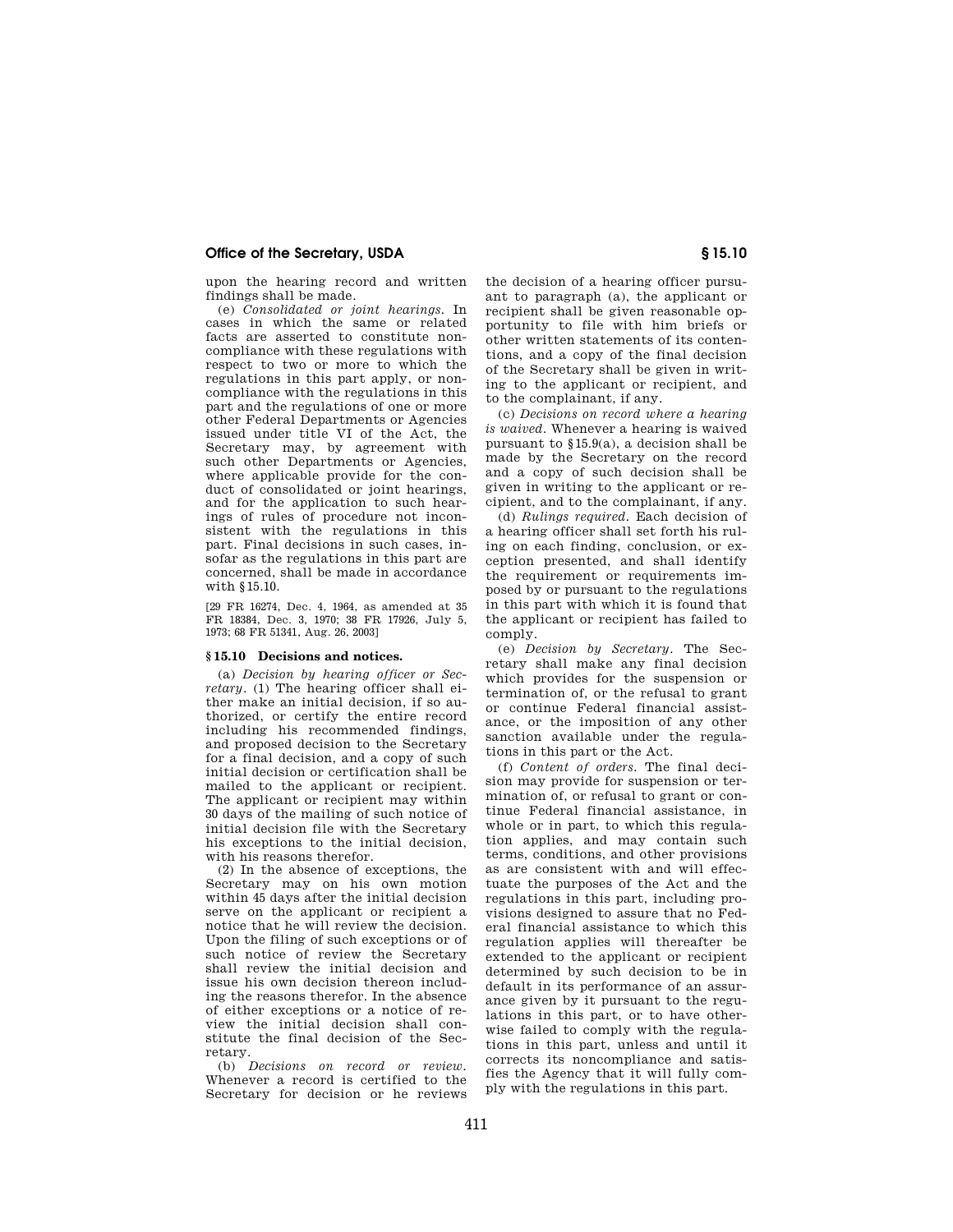(g) *Post termination proceedings.* (1) An applicant or recipient adversely affected by an order issued under paragraph (f) of this section shall be restored to full eligibilty to receive Federal financial assistance if it satisfies the terms and conditions of that order for such eligibility or if it brings itself into compliance with the Act and the regulations in this part and provides reasonable assurance that it will fully comply therewith. An elementary or secondary school or school system which is unable to file an assurance of compliance with §15.4 (a), (b), or (d) shall be restored to full eligibility to receive Federal financial assistance if it complies with the requirements of a §15.4(e) and is otherwise in compliance with the Act and the regulations in this part.

(2) Any applicant or recipient adversely affected by an order entered pursuant to paragraph (f) of this section may at any time request the Secretary to restore fully its eligibility to receive Federal financial assistance. Any such request shall be supported by information showing that the applicant or recipient has met the requirements of paragraph  $(g)(1)$  of this section. If the Secretary determines that those requirements have been satisfied, he shall restore such eligibility.

(3) If the Secretary denies any such request, the applicant or recipient may submit a request for a hearing in writing, specifying why it believes the denial to have been in error. It shall thereupon be given an expeditious hearing, with a decision on the record, in accordance with rules of procedure set forth in subpart C of this part. The applicant or recipient will be restored to such eligibility if it proves at such a hearing, that it has satisfied the requirements of paragraph (g)(1) of this section. While proceedings under this paragraph are pending, the sanctions imposed by the order issued under paragraph (f) of this section shall remain in effect.

[29 FR 16274, Dec. 4, 1964, as amended at 35 FR 18384, Dec. 3, 1970; 38 FR 17926, July 5, 1973; 68 FR 51341, Aug. 26, 2003]

# **§ 15.11 7 CFR Subtitle A (1–1–13 Edition)**

# **§ 15.11 Judicial review.**

Action taken pursuant to section 602 of the Act is subject to judicial review as provided in section 603 of the Act.

#### **§ 15.12 Effect on other regulations; forms and instructions.**

(a) *Effect on other regulations.* All regulations, orders, or like directions heretofore issued by any officer of the Department which impose requirements designed to prohibit any discrimination against individuals on the ground of race, color, or national origin under any program to which the regulations in this part apply, and which authorize the suspension or termination of or refusal to grant or to continue Federal financial assistance to any applicant for or recipient of such assistance for failure to comply with such requirements, are hereby superseded to the extent that such discrimination is prohibited by the regulations in this part, except that nothing in the regulations in this part shall be deemed to relieve any person of any obligation assumed or imposed under any such superseded regulation, order, instruction, or like direction prior to the effective date of the regulations in this part. Nothing in these regulations, however, shall be deemed to supersede any of the following including future amendments thereof:

(1) Executive Order 11246 and regulations issued thereunder; or

(2) Executive Order 11063 and regulations issued thereunder or any other regulations or instructions insofar as they prohibit discrimination on the ground of race, color, or national origin in any program or situation to which the regulations in this part are inapplicable, or prohibit discrimination on any other ground.

(b) *Forms and instructions.* Each Agency shall issue and promptly make available forms and such implementing instructions and procedures consistent with the regulations in this part as may be necessary. Each Agency in making available Federal financial assistance to any program or activity may utilize contractual commitments in obtaining compliance with the regulations in this part, including obtaining compliance by recipients other than the contracting recipient.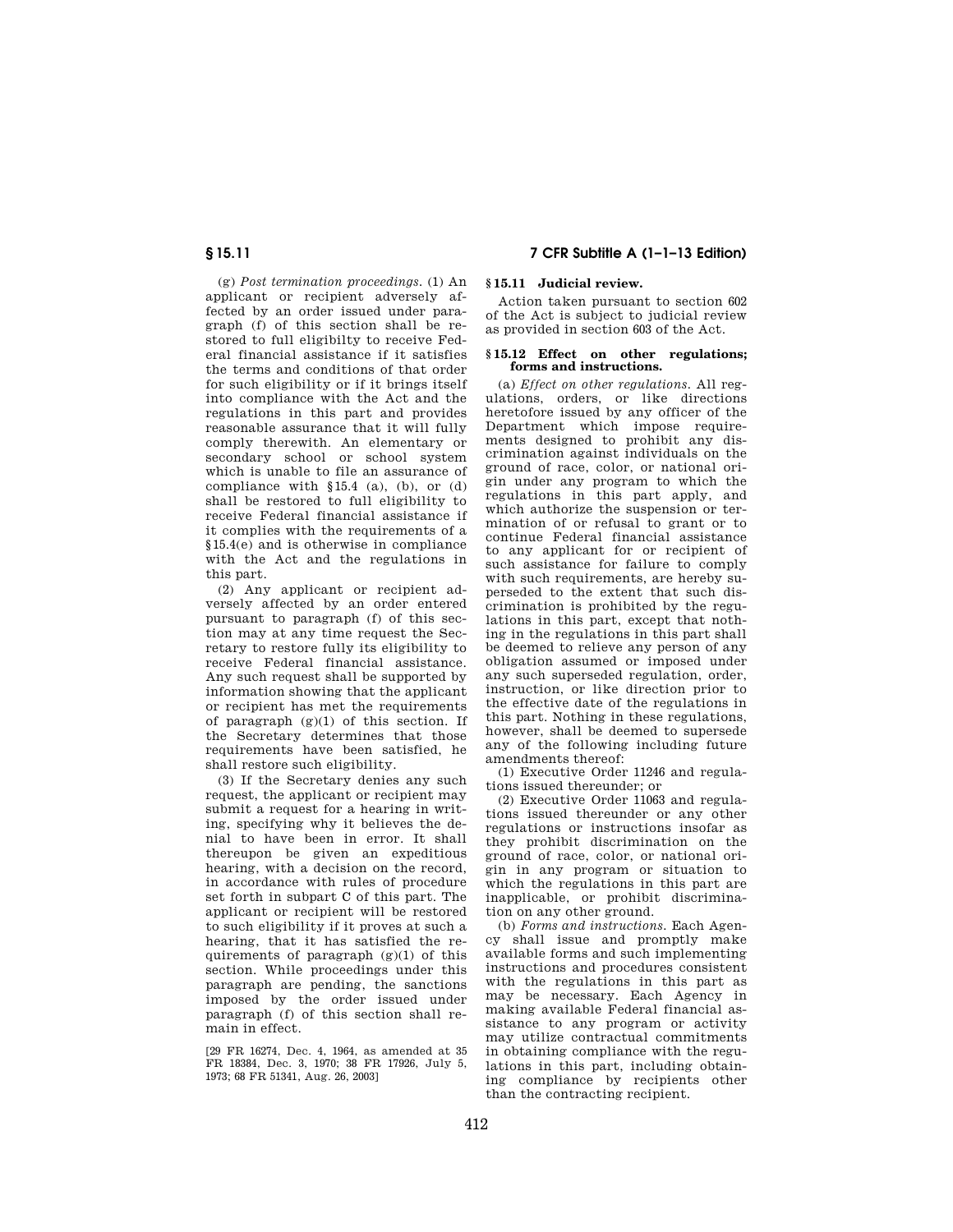# Office of the Secretary, USDA **Pt. 15, Subpt. A, App.**

(c) *Supervision and coordination.* The Secretary may from time to time assign to officials of other Departments or Agencies of the Government with the consent of such Department or Agency, responsibilities in connection with the effectuation of the purposes of title VI of the Act and the regulations in this part (other than responsibility for final decision as provided in §15.10) including the achievement of effective coordination and maximum uniformity within the Department and within the Executive Branch of the Government

in the application of title VI and these regulations to similar programs and in similar situations. Any action taken, determination made, or requirement imposed by an official of another Department or Agency acting under this paragraph shall have the same effect as though such action had been taken by the Secretary or any Agency of this Department.

[29 FR 16274, Dec. 4, 1964, as amended at 38 FR 17927, July 5, 1973; 68 FR 51341, Aug. 26, 2003]

# APPENDIX TO SUBPART A OF PART 15—LIST OF FEDERAL FINANCIAL ASSISTANCE FROM USDA

The types of Federal assistance administered by the U.S. Department of Agriculture include but are not limited to the following:

| Type of Federal Financial Assistance                 | Authority                                                                                                                                                                                                                       |  |  |  |
|------------------------------------------------------|---------------------------------------------------------------------------------------------------------------------------------------------------------------------------------------------------------------------------------|--|--|--|
| Administered by the Agricultural Cooperative Service |                                                                                                                                                                                                                                 |  |  |  |
|                                                      | Cooperative Marketing Act of 1926, 7 U.S.C. 451 et seg. Agri-<br>cultural Marketing Act of 1946, as amended, 7 U.S.C. 1621<br>et seq.                                                                                           |  |  |  |
|                                                      | Administered by the Agricultural Marketing Service                                                                                                                                                                              |  |  |  |
| 2. Federal-State marketing improvement program       | Agricultural Marketing Act of 1946, Section 204b, 7 U.S.C.<br>$1623(b)$ .                                                                                                                                                       |  |  |  |
|                                                      | Administered by the Agricultural Research Service                                                                                                                                                                               |  |  |  |
|                                                      | 7 CFR 3015.205(b); Department of Agriculture Organic Act of<br>1862 (7 U.S.C. 2201); the Agricultural Marketing Act of 1946,<br>as amended, (7 U.S.C. 427, 1621) and the Food Security Act<br>of 1985 (7 U.S.C. 1281 et seq.).  |  |  |  |
|                                                      | 7 CFR 3015.205(b); Department of Agriculture Organic Act of<br>1862; (7 U.S.C. 2201); the Agricultural Marketing Act of 1946,<br>as amended, (7 U.S.C. 427, 1621) and the Food Security Act<br>of 1985 (7 U.S.C. 1281 et seq.). |  |  |  |
|                                                      | 7 CFR 3015.205(b); Department of Agriculture Organic Act of<br>1862, (7 U.S.C. 2201); the Agricultural Marketing Act of 1946,<br>as amended, (7 U.S.C. 427, 1621) and the Food Security Act<br>of 1985 (7 U.S.C. 1281 et seq.). |  |  |  |
|                                                      | 7 CFR 3015.205(b); Department of Agriculture Organic Act of<br>1862 (7 U.S.C. 2201); the Agricultural Marketing Act of 1946,<br>as amended, (7 U.S.C. 427, 1621) and the Food Security Act<br>of 1985 (7 U.S.C. 1281 et seq.).  |  |  |  |
|                                                      | 7 CFR 3015.205(b); Department of Agriculture Organic Act of<br>1862 (7 U.S.C. 2201); the Agricultural Marketing Act of 1946,<br>as amended, (7 U.S.C. 427, 1621) and the Food Security Act<br>of 1985 (7 U.S.C. 1281 et seq.).  |  |  |  |
|                                                      | 7 CFR 3015.205(b); Department of Agriculture Organic Act of<br>1862 (7 U.S.C. 2201); the Agricultural Marketing Act of 1946,<br>as amended, (7 U.S.C. 427, 1621) and the Food Security Act<br>of 1985 (7 U.S.C. 1281 et seq.).  |  |  |  |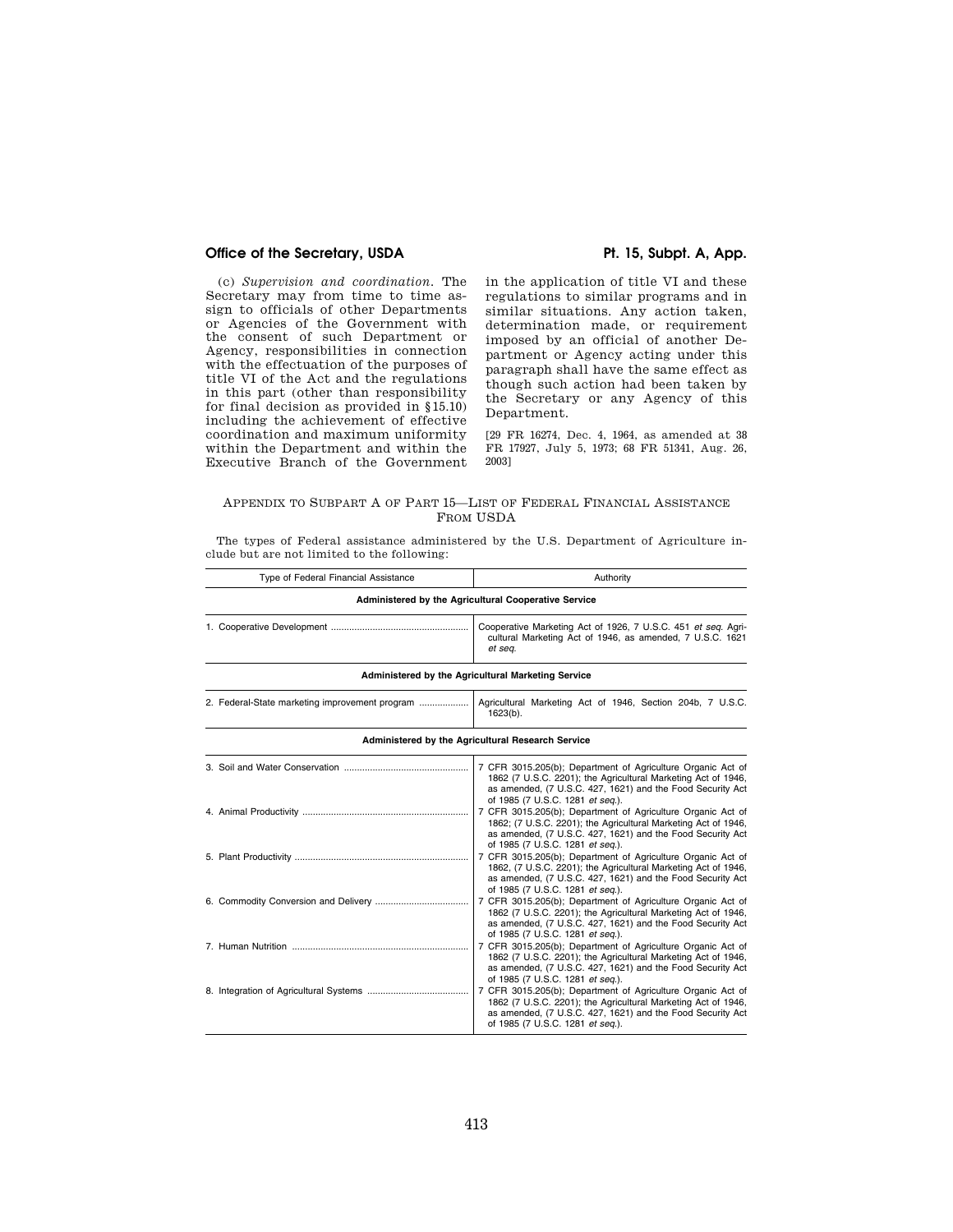# **Pt. 15, Subpt. A, App. 7 CFR Subtitle A (1–1–13 Edition)**

| Type of Federal Financial Assistance                                                                                                                                                                                                                                                                                              | Authority                                                                                                                                                                                                                                                                                                                                                                                                                                                                         |  |  |  |
|-----------------------------------------------------------------------------------------------------------------------------------------------------------------------------------------------------------------------------------------------------------------------------------------------------------------------------------|-----------------------------------------------------------------------------------------------------------------------------------------------------------------------------------------------------------------------------------------------------------------------------------------------------------------------------------------------------------------------------------------------------------------------------------------------------------------------------------|--|--|--|
| Administered by the Agricultural Stabilization and Conservation Service                                                                                                                                                                                                                                                           |                                                                                                                                                                                                                                                                                                                                                                                                                                                                                   |  |  |  |
| 9. Price support programs operating through producer asso-<br>ciations, cooperatives and other recipients in which the re-<br>cipient is required to furnish specified benefits to producers<br>(e.g. tobacco, peanuts, cotton, rice, honey, dry edible<br>beans, tung oil, naval stores and soybeans price support<br>programs). | Agricultural Adjustment Act of 1938, 7 U.S.C. 1301-1393; Pub.<br>L. 73-430; Commodity Credit Corporation Charter Act, 15<br>U.S.C. 714 et seq.; Agricultural Act of 1949, as amended; 7<br>U.S.C. 1421 et seq.; Pub. L. 81-439, as amended; Agri-<br>culture and Food Act of 1961; Pub. L. 97-98; Dairy and To-<br>bacco Adjustment Act of 1983; Pub. L. 98-180; Agricultural<br>Programs Adjustment Act of 1984; Pub. L. 98-258; Food Se-<br>curity Act of 1985; Pub. L. 99-198. |  |  |  |

# **Administered by Cooperative State Research Service**

| 10. 1890 Research Facilities                                          | Sec. 1433 of the National Agricultural Research, Extension and<br>Teaching Policy Act of 1977, Pub. L. 95-113, as amended; 7<br>U.S.C. 3195. |
|-----------------------------------------------------------------------|----------------------------------------------------------------------------------------------------------------------------------------------|
| 11. Payments to 1890 Land-Grant Colleges and Tuskegee In-<br>stitute. | Sec. 1445 of the National Agricultural Research, Extension and<br>Teaching Policy Act of 1977; Pub. L. 85-113, as amended; 7<br>U.S.C. 3222. |
| 12. Cooperative Forestry Research (McIntire-Stennis Act)              | Cooperative Forestry Research Act of October 10, 1962; Pub.<br>L. 87-788; 16 U.S.C. 582a-582q-7.                                             |
| 13. Payments to Agricultural Experiment Stations under Hatch<br>Act.  | Hatch Act of 1887, as amended: 7 U.S.C. 361a-361i.                                                                                           |
| 14. Grants for Agricultural Research Competitive Research<br>Grants.  | Sec. 2(b) of Pub. L. 89–106: 7 U.S.C. 450i(b), as amended.                                                                                   |
| for Agricultural Research, Special Research<br>15. Grants<br>Grants.  | Sec. 2(c) of Pub. L. 89-106; 7 U.S.C. 450i(c), as amended.                                                                                   |
|                                                                       | National Agricultural Research, Extension and Teaching Policy<br>Act of 1977, Sec. 1433, Pub. L. 95-113, as amended; 7<br>U.S.C. 3195.       |

**Administered by Extension Service** 

|                                                    | Smith-Lever Act, as amended; 7 U.S.C. 341-349; District of<br>Columbia Post-secondary Education Reorganization Act, D.C.<br>Code, Sec. 31-1518; Title V, Rural Development Act of 1972,<br>as amended; 7 U.S.C. 2661 et seq. Sec. 14, Title 14, Na-<br>tional Agricultural Research, Extension and Teaching Policy<br>Act of 1977; Pub. L. 95-113, as amended.<br>Smith-Lever Act, as amended; 7 U.S.C. 341-349; District of<br>Columbia Public Postsecondary Education Reorganization<br>Act, D.C. Code, Sec. 31-1518; Title VI, Rural Development<br>Act of 1972, as amended; 7 U.S.C. 2661 et seq.; Sections<br>1425 and 1444, National Agricultural Research, Extension<br>and Teaching Policy Act of 1977; Pub. L. 95-113, as amend-<br>ed; 7 U.S.C. 3221, 3175; Pub. L. 96-374, Sec. 1361(c); 7<br>U.S.C. 301 note; Pub. L. 97-98, Agriculture and Food Act of |  |  |
|----------------------------------------------------|----------------------------------------------------------------------------------------------------------------------------------------------------------------------------------------------------------------------------------------------------------------------------------------------------------------------------------------------------------------------------------------------------------------------------------------------------------------------------------------------------------------------------------------------------------------------------------------------------------------------------------------------------------------------------------------------------------------------------------------------------------------------------------------------------------------------------------------------------------------------|--|--|
|                                                    | 1981, sec. 1401.<br>Smith-Lever Act, as amended; 7 U.S.C. 341-349; District of<br>Columbia Public Postsecondary Education Reorganization<br>Act, D.C. Code, Sec. 31-1518; Title V, Rural Development<br>Act of 1972, as amended; 7 U.S.C. 2661 et seq.; Sec. 14,<br>National Agricultural Research, Extension and Teaching Pol-<br>icy Act of 1977; Pub. L. 95-113, as amended; 7 U.S.C. 3101<br>et sea.                                                                                                                                                                                                                                                                                                                                                                                                                                                             |  |  |
|                                                    | Smith-Lever Act, as amended; 7 U.S.C. 341-349; District of<br>Columbia Public Postsecondary Reorganization Act, D.C.<br>Code 31-1518; Title V, Rural Development Act of 1972, as<br>amended; 7 U.S.C. 2661 et seq.; National Agricultural Re-<br>search, Extension and Teaching Policy Act of 1977; Pub. L.<br>95-113, as amended; 7 U.S.C. 3101 et seq.; Renewable Re-<br>sources Extension Act of 1978; 16 U.S.C. 1671-1676.                                                                                                                                                                                                                                                                                                                                                                                                                                       |  |  |
| Administered by Federal Crop Insurance Corporation |                                                                                                                                                                                                                                                                                                                                                                                                                                                                                                                                                                                                                                                                                                                                                                                                                                                                      |  |  |

| Federal Crop Insurance Act. as amended: 7 U.S.C. 1501-1520:<br>Title V of the Agricultural Adjustment Act of 1938; 52 Stat. 31<br>and Federal Crop Insurance Act of 1980; Pub. L. 96-385 |
|------------------------------------------------------------------------------------------------------------------------------------------------------------------------------------------|
| (Sept. 26, 1980); 94 Stat. 1312-1319.                                                                                                                                                    |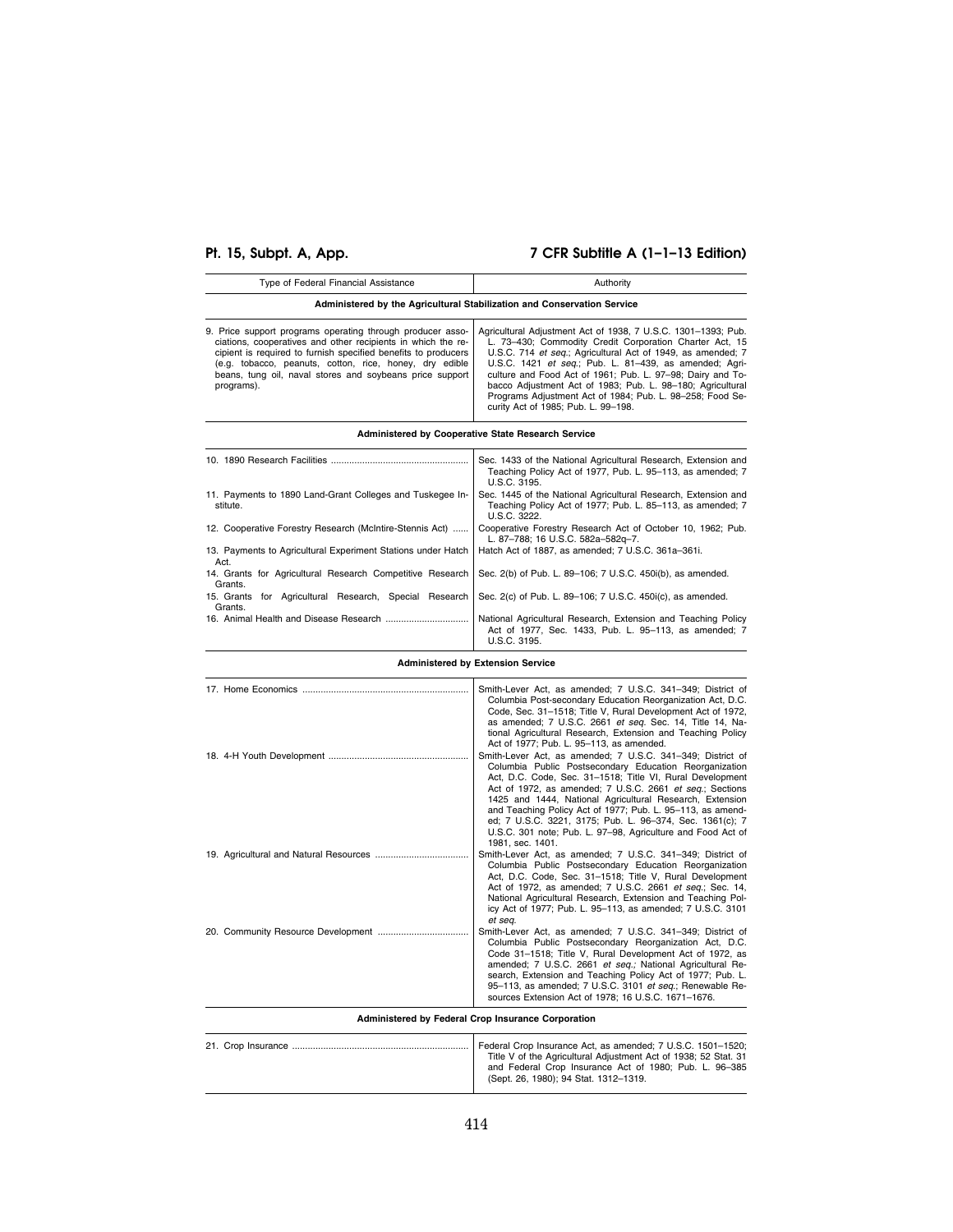# Office of the Secretary, USDA Pt. 15, Subpt. A, App.

| Type of Federal Financial Assistance                                                                    | Authority                                                                                                                         |  |  |  |  |
|---------------------------------------------------------------------------------------------------------|-----------------------------------------------------------------------------------------------------------------------------------|--|--|--|--|
| Administered by Farmers Home Administration                                                             |                                                                                                                                   |  |  |  |  |
| 22. Farm Ownership Loans to install or improve recreational<br>facilities or other nonfarm enterprises. | Section 302 of the Consolidated Farm and Rural Development<br>Act, as amended; 7 U.S.C. 1923.                                     |  |  |  |  |
| 23. Farm Operating Loans to install or improve recreational<br>facilities or other nonfarm enterprises. | Sec. 312 of the Consolidated Farm and Rural Development Act,<br>as amended; 7 U.S.C. 1942.                                        |  |  |  |  |
|                                                                                                         | Sec. 306 of the Consolidated Farm and Rural Development Act,<br>as amended; 7 U.S.C. 1926.                                        |  |  |  |  |
| 25. Rural Rental Housing and related facilities for elderly per-<br>sons and families of low income.    | Sec. 515, Title V, Housing Act of 1949, as amended; 42 U.S.C.<br>1485.                                                            |  |  |  |  |
|                                                                                                         | Sec. 515, Title V, Housing Act of 1949, as amended; 42 U.S.C.<br>1485.                                                            |  |  |  |  |
|                                                                                                         | Sec. 524, Title V, Housing Act of 1949, as amended; 42 U.S.C.<br>1490d.                                                           |  |  |  |  |
|                                                                                                         | Sec. 514, Title V, Housing Act of 1949, as amended; 42 U.S.C.<br>1484.                                                            |  |  |  |  |
|                                                                                                         | Sec. 516, Title V, Housing Act of 1949, as amended; 42 U.S.C.<br>1486.                                                            |  |  |  |  |
| 30. Mutual self-help housing grants. (Technical assistance<br>grants).                                  | Sec. 523, Title V, Housing Act of 1949, as amended; 42 U.S.C.<br>1490c.                                                           |  |  |  |  |
| 31. Technical and supervisory assistance grants                                                         | Sec. 525, Title V, Housing Act of 1949, as amended; 42 U.S.C.<br>1490e.                                                           |  |  |  |  |
|                                                                                                         | Sec. 304 of the Consolidated Farm and Rural Development Act,<br>as amended: 7 U.S.C. 1924.                                        |  |  |  |  |
|                                                                                                         | Sec. 306 of the Consolidated Farm and Rural Development Act,<br>as amended; 7 U.S.C. 1926.                                        |  |  |  |  |
|                                                                                                         | Sec. 310(B)(c) of the Consolidated Farm and Rural Develop-<br>ment Act, as amended; 7 U.S.C. 1932(c).                             |  |  |  |  |
|                                                                                                         | Pub. L. 91-229, approved April 11, 1970; 25 U.S.C. 488.<br>Sec. 306 of the Consolidated Farm and Rural Development Act,           |  |  |  |  |
|                                                                                                         | as amended; 7 U.S.C. 1926.                                                                                                        |  |  |  |  |
|                                                                                                         | Sec. 306 of the Consolidated Farm and Rural Development Act,<br>as amended; 7 U.S.C. 1926.                                        |  |  |  |  |
| 38. Area development assistance planning grant program                                                  | Sec. 306(a)(11) of the Consolidated Farm and Rural Develop-<br>ment Act, as amended; 7 U.S.C. 1926(a)(11).                        |  |  |  |  |
| 39. Resource conservation and development loans                                                         | Sec. 32(e) of Title III, the Bankhead-Jones Farm Tenant Act; 7<br>$U.S.C. 1011(e)$ .                                              |  |  |  |  |
|                                                                                                         | Sec. 310B of the Consolidated Farm and Rural Development<br>Act, as amended; 7 U.S.C. 1932.                                       |  |  |  |  |
| 41. Rural renewal and resource conservation development,<br>land conservation and land utilization.     | Sec. 31-35, Title III, Bankhead-Jones Farm Tenant Act; 7<br>U.S.C. 1010-1013a.                                                    |  |  |  |  |
| 42. Soil and water conservation, recreational facilities, uses;                                         | Sec. 304 of the Consolidated Farm and Rural Development Act,                                                                      |  |  |  |  |
| pollution abatement facilities loans.<br>43. Watershed protection and flood prevention program          | as amended; 7 U.S.C. 1924.<br>Sec. 1-12 of the Watershed Protection and Flood Prevention<br>Act, as amended; 16 U.S.C. 1001-1008. |  |  |  |  |
| 44. Water and Waste Facility Loans and Grants                                                           | Sec. 306 of the Consolidated Farm and Rural Development Act,<br>as amended; 7 U.S.C. 1926.                                        |  |  |  |  |

# **Administered by Food and Nutrition Service**

|                                                                                                                                    | The Food Stamp Act of 1977, as amended; 7 U.S.C. 2011-<br>2029.                                                                                                                                                                                                                                                                                                                                                                                                                                                                                                                                                                                                                                                                                                                                                                                                                                                                                                                                                                                                              |
|------------------------------------------------------------------------------------------------------------------------------------|------------------------------------------------------------------------------------------------------------------------------------------------------------------------------------------------------------------------------------------------------------------------------------------------------------------------------------------------------------------------------------------------------------------------------------------------------------------------------------------------------------------------------------------------------------------------------------------------------------------------------------------------------------------------------------------------------------------------------------------------------------------------------------------------------------------------------------------------------------------------------------------------------------------------------------------------------------------------------------------------------------------------------------------------------------------------------|
| 46. Nutrition Assistance Program for Puerto Rico. This is the<br>Block Grant signoff of the Food Stamp Program for Puerto<br>Rico. | The Food Stamp Act of 1977, as amended; Sec. 19, 7 U.S.C.<br>2028.                                                                                                                                                                                                                                                                                                                                                                                                                                                                                                                                                                                                                                                                                                                                                                                                                                                                                                                                                                                                           |
| 47. Food Distribution (Food Donation Program). (Direct Dis-<br>tribution Program).                                                 | Sec. 32, Pub. L. 74-320, 49 Stat. 744 (7 U.S.C. 612c); Pub. L.<br>75-165. 50 Stat. 323 (15 U.S.C. 713c); secs. 6, 9, 60 Stat.<br>231, 233, Pub. L. 79-396 (42 U.S.C. 1755, 1758); sec. 416,<br>Pub. L. 81-439, 63 Stat. 1058 (7 U.S.C. 1431); sec. 402,<br>Pub. L. 91-665, 68 Stat. 843 (22 U.S.C. 1922); sec. 210,<br>Pub. L. 84-540, 70 Stat. 202 (7 U.S.C. 1859); sec. 9, Pub. L.<br>85-931, 72 Stat. 1792 (7 U.S.C. 1431b); Pub. L. 86-756, 74<br>Stat. 899 (7 U.S.C. 1431 note); sec. 709, Pub. L. 89-321, 79<br>Stat. 1212 (7 U.S.C. 1446a-1); sec. 3, Pub. L. 90-302, 82<br>Stat. 117 (42 U.S.C. 1761); secs. 409, 410, Pub. L. 93-288,<br>88 Stat. 157 (42 U.S.C. 5179, 5189); sec. 2, Pub. L. 93-326,<br>88 Stat. 286 (42 U.S.C. 1762a); sec. 16, Pub. L. 94-105, 89<br>Stat. 522 (42 U.S.C. 1766); sec. 1304(a), Pub. L. 95-113, 91<br>Stat. 980 (7 U.S.C. 612 note); sec. 311, Pub. L. 95-478, 92<br>Stat. 1533 (42 U.S.C. 3030a); sec. 10, Pub. L. 95-627, 92<br>Stat. 3623 (42 U.S.C. 1760); Pub. L. 98-8, 97 Stat. 35 (7<br>U.S.C. 612c note); (5 U.S.C. 301). |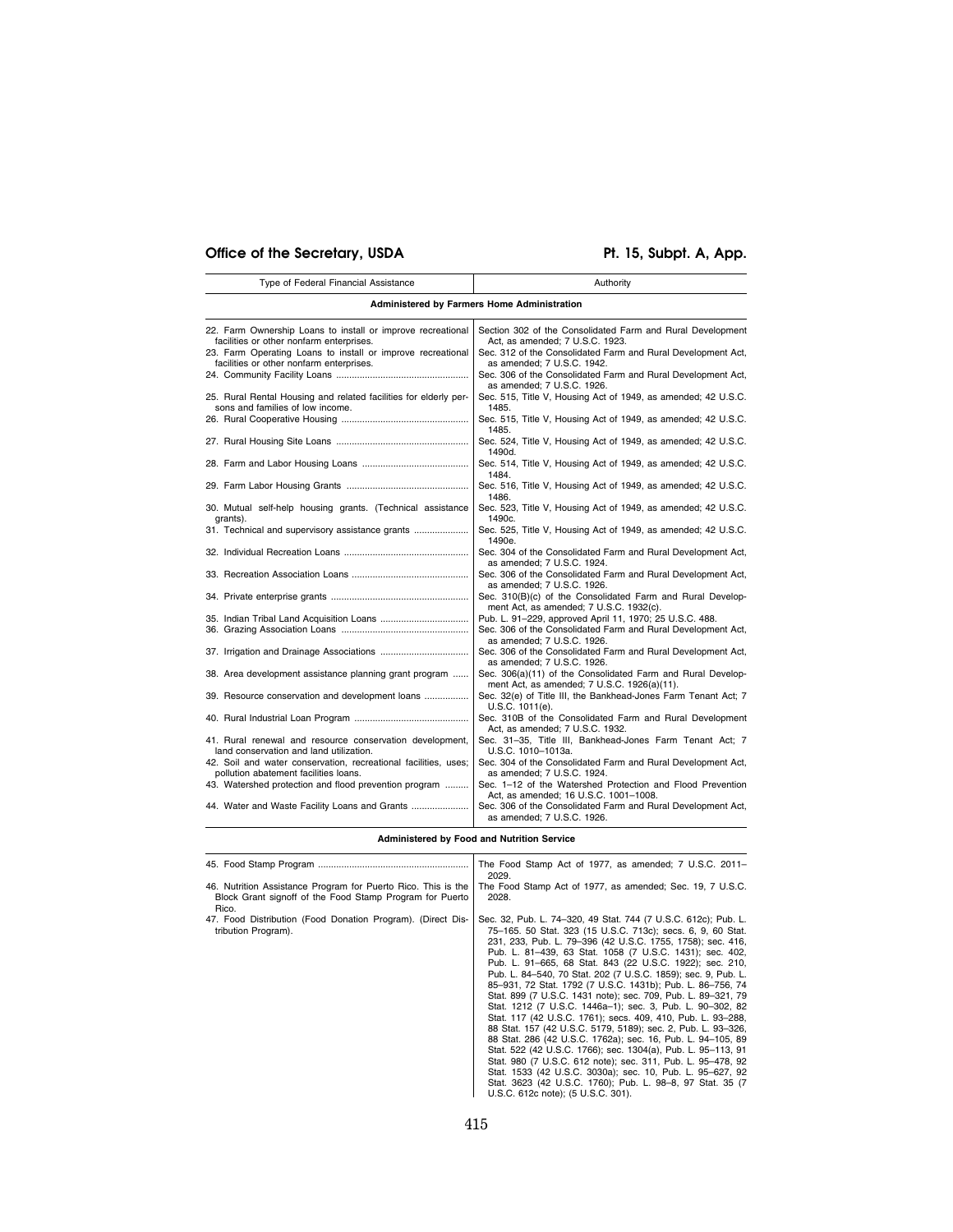# **Pt. 15, Subpt. A, App. 7 CFR Subtitle A (1–1–13 Edition)**

| Type of Federal Financial Assistance                                                                                                                             | Authority                                                                           |
|------------------------------------------------------------------------------------------------------------------------------------------------------------------|-------------------------------------------------------------------------------------|
| 48. Food Distribution Program Commodities on Indian Res-<br>ervations.                                                                                           | The Food Stamp Act of 1977, as amended, Section 4(b), 7<br>U.S.C. 2013(b).          |
|                                                                                                                                                                  | National School Lunch Act, as amended; 42 U.S.C. 1751-1760.                         |
| 50. Special Milk Program for Children (School Milk Program)                                                                                                      | Child Nutrition Act of 1966, Sec. 3, as amended, 42 U.S.C.<br>1772.                 |
|                                                                                                                                                                  | Child Nutrition Act of 1966, Sec. 4, as amended; 42 U.S.C.<br>1773.                 |
| 52. Summer Food Service Program for Children                                                                                                                     | National School Lunch Act, Sec. 13, as amended; 42 U.S.C.<br>1761.                  |
|                                                                                                                                                                  | National School Lunch Act, Sec. 17, as amended; 42 U.S.C.<br>1766.                  |
|                                                                                                                                                                  | Child Nutrition Act of 1966, Sec. 19, 42 U.S.C. 1788.                               |
| 55. Special Supplemental Food Program for Women, Infants<br>and Children.                                                                                        | Child Nutrition Act of 1966, Sec. 17, 42 U.S.C. 1786.                               |
|                                                                                                                                                                  | Agriculture and Consumer Protection Act of 1973, as amended;<br>7 U.S.C. 612c note. |
| 57. Temporary Emergency Food Assistance Program                                                                                                                  | Temporary Emergency Food Assistance Act of 1983, as<br>amended; 7 U.S.C. 612c note. |
| 58. State Administrative Expenses for Child Nutrition                                                                                                            | Child Nutrition Act of 1966, Sec. 7, as amended; 42 U.S.C.<br>1776.                 |
| 59. Nutrition Assistance Program for the Commonwealth of<br>the North Mariana Islands. (This is the Block Grant spin-off<br>of the Food Stamp Program for CNMI). | Trust Territory of the Pacific Island, 48 U.S.C. 1681 note.                         |

# **Administered by Forest Service**

| 60. Permits for use of National Forests and National Grass-<br>lands by other than individuals at a nominal or no charge.                                                                             | Act of June 4, 1897, as amended, 16 U.S.C. 551; Sec. 501 of<br>the Federal Land Policy Management Act of 1976, 43 U.S.C.<br>1761; Term Permit Act of March 4, 1915, as amended, 16<br>U.S.C. 4971, Secs. 3 and 4 of the American Antiquities Act of<br>June 8, 1906, 16 U.S.C. 432; Sec. 32 of the Bankhead-Jones<br>Farm Tenant Act, as amended, 7 U.S.C. 1011.                                                                                                                                         |
|-------------------------------------------------------------------------------------------------------------------------------------------------------------------------------------------------------|----------------------------------------------------------------------------------------------------------------------------------------------------------------------------------------------------------------------------------------------------------------------------------------------------------------------------------------------------------------------------------------------------------------------------------------------------------------------------------------------------------|
|                                                                                                                                                                                                       | Act of August 13, 1970, as amended, 16 U.S.C. 1701-1706.<br>Note: This is a Federally financed and conducted program on<br>National Forest land providing summer employment to teen-<br>age youth doing conservation work while learning about their<br>natural environment and heritage. Recruitment of recipient<br>youth is without regard to economic, social or racial classi-<br>fication. Policy requires that random selection from the quali-<br>fied applicant pool be made in a public forum. |
|                                                                                                                                                                                                       | 29 U.S.C. 1691-1701. Note: This is a Federally financed and<br>conducted program providing education and skills training to<br>young men and women. The U.S. Department of Labor is en-<br>tirely responsible for recruiting of recipient youth.                                                                                                                                                                                                                                                         |
| 63. Permits for disposal of common varieties of mineral mate-<br>rial from lands under the Forest Service jurisdiction for use<br>by other individuals at a nominal or no charge.                     | Secs. 1-4 of the Act of July 31, 1947, as amended, 30 U.S.C.<br>601-603, 611.                                                                                                                                                                                                                                                                                                                                                                                                                            |
|                                                                                                                                                                                                       | Airport and Airway Improvement Act of 1982, as amended, 49<br>U.S.C. 2202, 2215. National Forest lands are exempt, Sec.<br>$2215(c)$ .                                                                                                                                                                                                                                                                                                                                                                   |
| 65. Conveyance of land to States or political subdivisions for<br>widening highways, streets and alleys.<br>66. Payment of 25 percent of National Forest receipts to<br>States for schools and roads. | Act of October 13, 1964, 78 Stat. 1089. Forest Road and Trail<br>Act, codified at 16 U.S.C. 532-538.<br>Act of May 23, 1908, as amended, 16 U.S.C. 500.                                                                                                                                                                                                                                                                                                                                                  |
| 67. Payment to Minnesota from National Forest receipts of a<br>sum based on a formula.                                                                                                                | Sec. 5 of the Act of June 22, 1948, as amended, 16 U.S.C. 577<br>$q-1$ .                                                                                                                                                                                                                                                                                                                                                                                                                                 |
| 68. Payment of 25 percent of net revenues from Title III,<br>Bankhead-Jones Farm Tenant Act lands to Counties for<br>school and road purposes.                                                        | Sec. 33 of the Bankhead-Jones Farm Tenant Act, as amended,<br>7 U.S.C. 1012.                                                                                                                                                                                                                                                                                                                                                                                                                             |
| 69. Cooperative action to protect, develop, manage and utilize<br>forest resources on State and private lands.                                                                                        | Cooperative Forestry Assistance Act of 1976, 16 U.S.C. 2101-<br>2111.                                                                                                                                                                                                                                                                                                                                                                                                                                    |
| 70. Advance of funds for cooperative research                                                                                                                                                         | Sec. 20 of the Granger-Thye Act of April 24, 1950, 16 U.S.C.<br>$581 - 1.$                                                                                                                                                                                                                                                                                                                                                                                                                               |
| 71. Grants for support of scientific research                                                                                                                                                         | Forest and Rangeland Renewable Resources Planning Act of<br>1974, as amended, 16 U.S.C. 1600 et seq.                                                                                                                                                                                                                                                                                                                                                                                                     |
|                                                                                                                                                                                                       | Forest and Rangeland Renewable Resources Research Plan-<br>ning Act of 1974, as amended, 16 U.S.C.                                                                                                                                                                                                                                                                                                                                                                                                       |
| 73. Grants to Maine, Vermont and New Hampshire for the<br>purpose of assisting economically disadvantaged citizens<br>over 55 years of age.                                                           | Older American Act of 1965, as amended, 42 U.S.C. 3056.                                                                                                                                                                                                                                                                                                                                                                                                                                                  |
| 74. Senior Community Service Employment, develop, manage<br>and utilize forest resources on State and private lands.                                                                                  | Older American Act of 1965, as amended, 42 U.S.C. 3056.                                                                                                                                                                                                                                                                                                                                                                                                                                                  |
|                                                                                                                                                                                                       |                                                                                                                                                                                                                                                                                                                                                                                                                                                                                                          |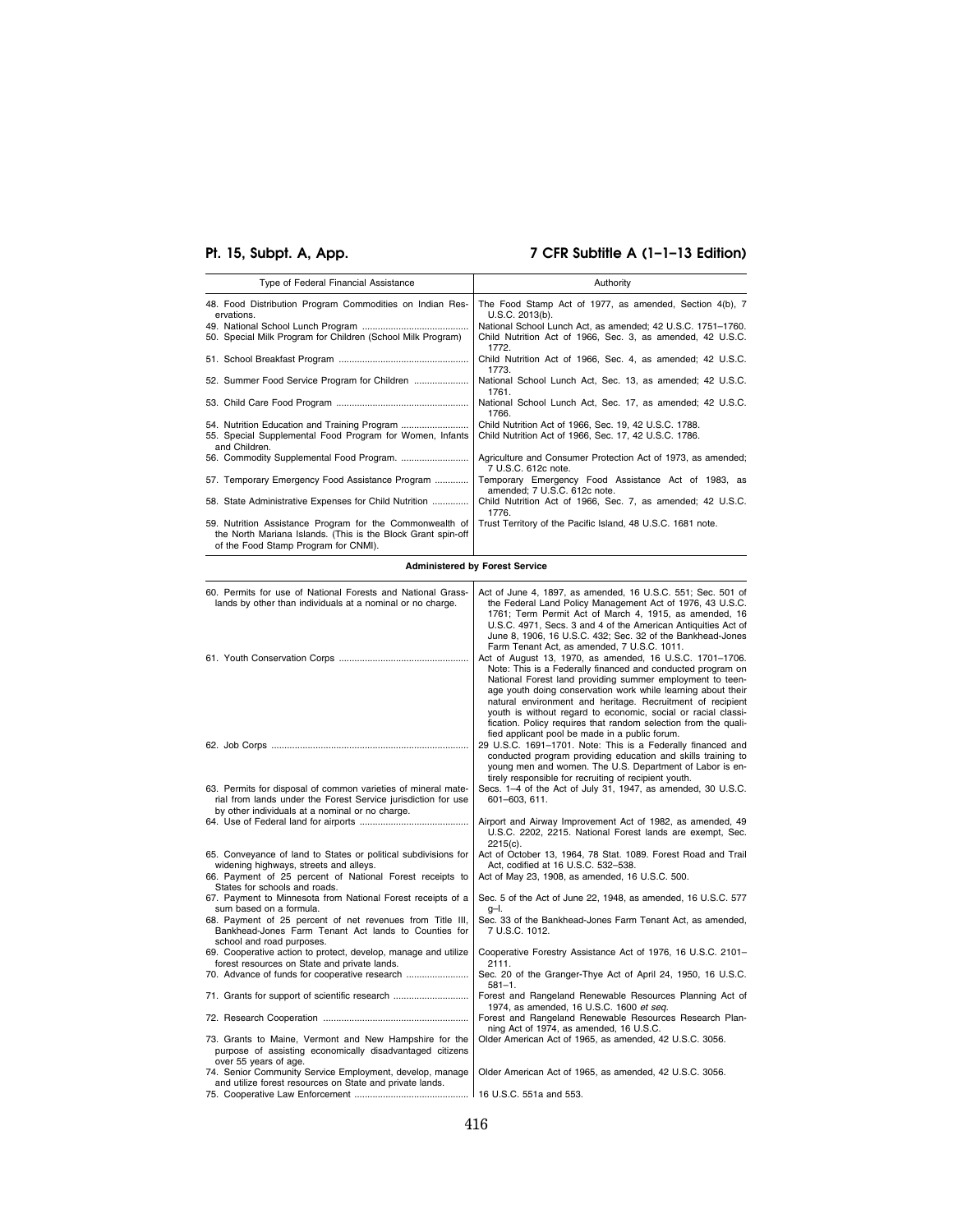# Office of the Secretary, USDA Pt. 15, Subpt. A, App.

| Type of Federal Financial Assistance                            | Authority                                                                                                                   |
|-----------------------------------------------------------------|-----------------------------------------------------------------------------------------------------------------------------|
|                                                                 | Cooperative Forestry Assistance Act of 1978, Pub. L. 95-313,<br>16 U.S.C. 1606, 2101-2111.                                  |
|                                                                 | Cooperative Forestry Assistance Act of 1978, Pub. L. 95-313,<br>Sec. 7, 16 U.S.C. 2106.                                     |
|                                                                 | Cooperative Forestry Assistance Act of 1978, Pub. L. 95-313,<br>Secs. 3, 6, 16 U.S.C. 2102, 2105.                           |
|                                                                 | Cooperative Forestry Assistance Act of 1978, Pub. L. 95-313,<br>Sec. 8, 16 U.S.C. 2107.                                     |
| 80. Extramural Research (Cooperative Agreements and<br>Grants). | Range Renewable Resources Act of 1978; Rangeland and Lat-<br>est Renewable Resources Research Act; 16 U.S.C. 1641-<br>1647. |

**Administered by Food Safety and Inspection Service** 

|                   |  |  | 81. Federal-State Cooperative Agreements and Talmadge- Federal Meat Inspection Act; 21 U.S.C. 601 et seg. Talmadge- |
|-------------------|--|--|---------------------------------------------------------------------------------------------------------------------|
| Aiken Agreements. |  |  | Aiken Act; 7 U.S.C. 450. Poultry Products Inspection Act; 21                                                        |
|                   |  |  | U.S.C. 451 <i>et sea.</i>                                                                                           |

### **Administered by Office of International Cooperation and Development**

#### **Administered by Soil Conservation Service**

| 86. Conservation Technical Assistance to Landusers                                        | Sec. 1–6 and 17 of the Soil Conservation and Domestic Allot-<br>ment Act, 16 U.S.C. 590a-590f, 590g.                                                                                                                                                                                                                                                          |
|-------------------------------------------------------------------------------------------|---------------------------------------------------------------------------------------------------------------------------------------------------------------------------------------------------------------------------------------------------------------------------------------------------------------------------------------------------------------|
|                                                                                           | Soil Conservation Act of 1935, Pub. L. 74-46; 49 Stat. 163, 16<br>$U.S.C. 590(a-f).$                                                                                                                                                                                                                                                                          |
| 88. Technical and financial assistance in Watershed Protec-<br>tion and flood prevention. | Watershed Protection and Flood Protection Act, as amended,<br>16 U.S.C. 1001-1005, 1007-1008; Flood Control Act, as<br>amended and supplemented; 33 U.S.C. 701; 16 U.S.C.<br>1606(a) and Sec. 403-405 of the Agriculture Credit Act of<br>1978: 16 U.S.C. 2203-2205. Flood Prevention: Pub. L. 78-<br>534; 58 Stat. 905; 33 U.S.C. 701(b)(1); Pub. L. 81-516. |
| 89. Technical and financial assistance in Watershed Protec-<br>tion and flood prevention. | Emergency Operation (216); 68 Stat. 184; 33 U.S.C. 701(b)(1).<br>Watershed Operation: Pub. L. 83-566; 68 Stat. 666:16<br>U.S.C. 1001 et seq.                                                                                                                                                                                                                  |
|                                                                                           | Sec. 1–6 and 17 of the Soil Conservation and Domestic Allot-<br>ment Act, as amended, 16 U.S.C. 590a-590f, 590g.                                                                                                                                                                                                                                              |
|                                                                                           | Surface Mining Control and Reclamation Act of 1977, Sec. 406;<br>Pub. L. 95-87, 30 U.S.C. 1236, 91 Stat. 460.                                                                                                                                                                                                                                                 |
|                                                                                           | Soil Conservation Act of 1935; Pub. L. 74-46; Bankhead-Jones<br>Farm Tenant Act; Pub. L. 75-210, as amended, Pub. L. 89-<br>796; Pub. L. 87-703; Pub. L. 91-343; Pub. L. 92-419; Pub.<br>L. 97-98; 95 Stat. 1213; 16 U.S.C. 590a-590f, 590g.                                                                                                                  |
|                                                                                           | Soil Conservation and Domestic Allotment Act, Pub. L. 74-46,<br>as amended by the Great Plains Act of August 7, 1956; Pub.<br>L. 84-1021, Pub. L. 86-793 approved September 14, 1980.<br>Pub. L. 91-118 approved November 1, 1969; Pub. L. 96-263<br>approved June 6, 1980; 16 U.S.C. 590a-590f, 590g.                                                        |

[53 FR 48506, Dec. 1, 1988, as amended at 68 FR 51341, Aug. 26, 2003]

# **Subpart B [Reserved] Subpart C—Rules of Practice and Procedure for Hearings, Decisions and Administrative Review Under the Civil Rights Act of 1964**

AUTHORITY: Sec. 602, 78 Stat. 252; 42 U.S.C. 2000d–1; sec. 15.9(d) of subpart A to 7 CFR, part 15, and laws referred to in the appendix to subpart A, part 15, title 7 CFR.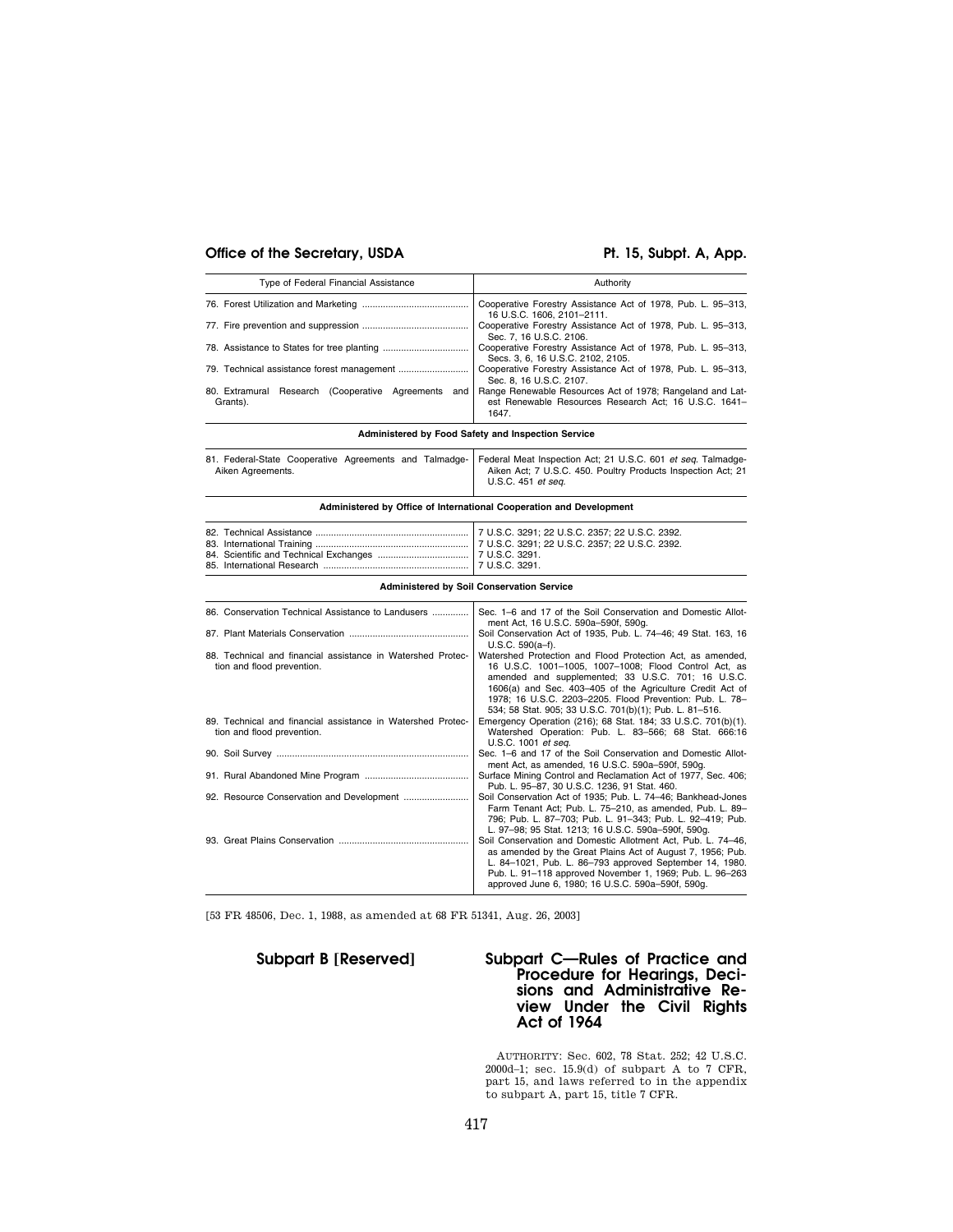SOURCE: 30 FR 14355, Nov. 17, 1965, unless otherwise noted.

GENERAL INFORMATION

#### **§ 15.60 Scope of rules.**

The rules of practice and procedure in this subpart supplement §§15.9 and 15.10 of subpart A of this part and govern the practice for hearings, decisions, and administrative review conducted by the Department of Agriculture, pursuant to title VI of the Civil Rights Act of 1964, section 602 (78 Stat. 252) and this part, title 7, CFR, except these rules shall not apply to any stage of a proceeding which has occurred prior to the effective date hereof.

#### **§ 15.61 Records to be public.**

All documents and papers filed in any proceeding under this part may be inspected and copied in the Office of the Department Hearing Clerk.

#### **§ 15.62 Definitions.**

All terms used in this subpart shall, unless the context otherwise requires, have the same meaning as defined in subpart A of this part.

#### **§ 15.63 Computation of time.**

A period of time begins with the day following the act or event and includes the last day of the period, unless it is a Saturday, Sunday, or legal holiday observed in the District of Columbia, in which case it shall be the following workday. When the period of time prescribed or allowed is less than 7 days, intermediate Saturdays, Sundays, and legal holidays shall be excluded from the computation.

### **§ 15.64 Parties.**

The term *party* shall include an applicant or recipient with respect to whom the agency has issued a notice of hearing or opportunity to request a hearing in accordance with subpart A of this part and §15.81. The agency shall be deemed a party to all proceedings.

#### **§ 15.65 Appearance.**

Any party may appear in person or by counsel or authorized representative and participate fully in any proceeding.

# **§ 15.60 7 CFR Subtitle A (1–1–13 Edition)**

# **§ 15.66 Complainants not parties.**

A person submitting a complaint pursuant to §15.6 is not a party to the proceedings governed by this subpart, but may petition, after proceedings have been commenced, to become an intervener.

#### **§ 15.67 Intervener.**

Any interested person or organization may file a petition to intervene which will include a statement of position and a statement of what petitioner expects to contribute to the hearing, and a copy of the petition will be served on all parties. Such petition should be filed prior to the prehearing conference, or if none is held, before the commencement of the hearing, unless the petitioner shows good cause for filing the petition later. The hearing officer may grant the petition if he believes that such participation will not unduly delay a hearing and will contribute materially to the proceeding. An intervener is not a party and may not introduce evidence at a hearing, or propound questions to a witness, unless the hearing officer determines that the proposed additional evidence is relevant and will clarify the facts. The intervener may submit and serve on all parties a brief in support or opposition to any brief of a party. All service and notice required by and upon a party shall apply to an intervener.

#### **§ 15.68** *Ex parte* **communications.**

(a) *General.* After proceedings have been commenced, any communication or discussion *ex parte,* as regards the merits of the proceeding or a factually related proceeding, between an employee of the Department involved in the decisional process and a person not employed by the Department, and any such communication or discussion between any employee of the Department, who is or has been engaged in any way in the investigation or prosecution of the proceeding or a factually related proceeding, and an employee of the Department who is involved or may be involved in the decisional process of a proceeding, except at a conference, hearing or review proceeding under these rules is improper and prohibited. (b) *Request for information.* A request

for information about the status of a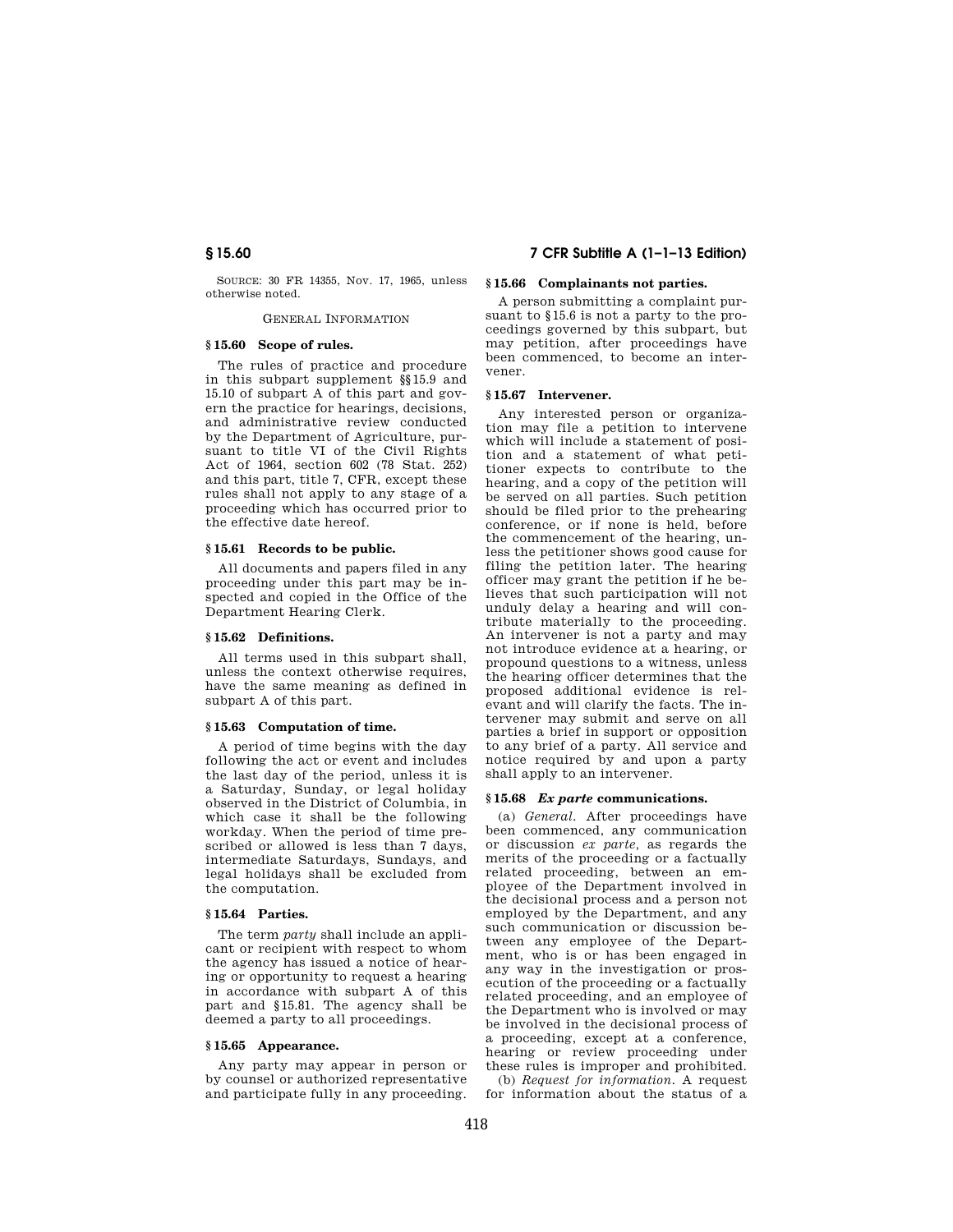# **Office of the Secretary, USDA § 15.82**

proceeding without discussing issues or expressing points of view and inquiries with respect to procedural matters or an emergency request for an extension of time are not deemed *ex parte* communications. When practical all parties should be notified of any request for an extension of time. Communication between an applicant or recipient and the agency or the Secretary with respect to securing voluntary compliance with any requirement of subpart A of this part is not prohibited.

(c) *Unsponsored written material.* Letters expressing views or urging action and other unsponsored written material regarding matters in issue in a proceeding will be placed in the correspondence section of the docket of the proceeding. Such are not deemed part of the evidence or record.

#### FORM, EXECUTION, FILING AND SERVICE OF DOCUMENTS

#### **§ 15.71 Form of documents to be filed.**

All copies of documents filed in a proceeding shall be dated, signed in ink, shall show the address and position or title of the signatory, and shall show the docket number and title of the proceeding on the front page.

#### **§ 15.72 Filing.**

All documents relating to a proceeding under this subpart shall be filed in an original and two copies of such document with the Office of the Hearing Clerk at Room 112, Administration Building, Department of Agriculture, Washington, D.C., 20250, during regular business hours. Regular business hours are every Monday through Friday (legal holidays in the District of Columbia excepted) from 9 a.m. to 5:30 p.m., eastern standard or daylight saving time, whichever is effective in the District of Columbia at the time.

#### **§ 15.73 Service.**

Service shall be made by the Hearing Clerk by personal delivery of one copy to each person to be served or by mailing by first-class mail, or air mail if more than 300 miles, properly addressed with postage prepaid. When a party or intervener has appeared by attorney or representative, service upon such attorney or representative will be

deemed proper service. The initial notice of hearing, opportunity to request a hearing, or notice setting a date for a hearing shall be by certified mail, return receipt requested.

#### **§ 15.74 Date of service.**

The date of service shall be the day when the matter is deposited in the U.S. mail or is delivered in person, except that the date of service of the initial notice a hearing or notice of opportunity to request a hearing or notice setting a date for a hearing shall be the date of its delivery, or of its attempted delivery if delivery is refused.

#### INITIAL NOTICE AND RESPONSE

#### **§ 15.81 How proceedings are commenced.**

Proceedings are commenced by mailing a notice to an applicant or recipient of alleged noncompliance with the Act and the Secretary's regulations thereunder. The notice will be signed by the interested agency head or by the Secretary and shall be filed with the hearing clerk for proper service by the hearing clerk according to the rules of this subpart. The notice shall include either a notice of hearing or notice of opportunity to request a hearing as determined by the Secretary and shall comply with the requirements of §15.9(a).

#### **§ 15.82 Notice of hearing and response thereto.**

A notice of hearing shall fix a date not less than 30 days from the date of service of the notice of a hearing on matters alleged in the notice. If the applicant or recipient does not desire a hearing, he should so state in writing, in which case the applicant or recipient shall have the right to submit written information and argument for the record, and the additional right to further participate in the proceeding. Failure to appear at the time set for a hearing, without good cause, shall be deemed a waiver of the right to a hearing under section 602 of the Act and the regulations in this part and consent to the making of a decision on such information as is available which may be presented for the record.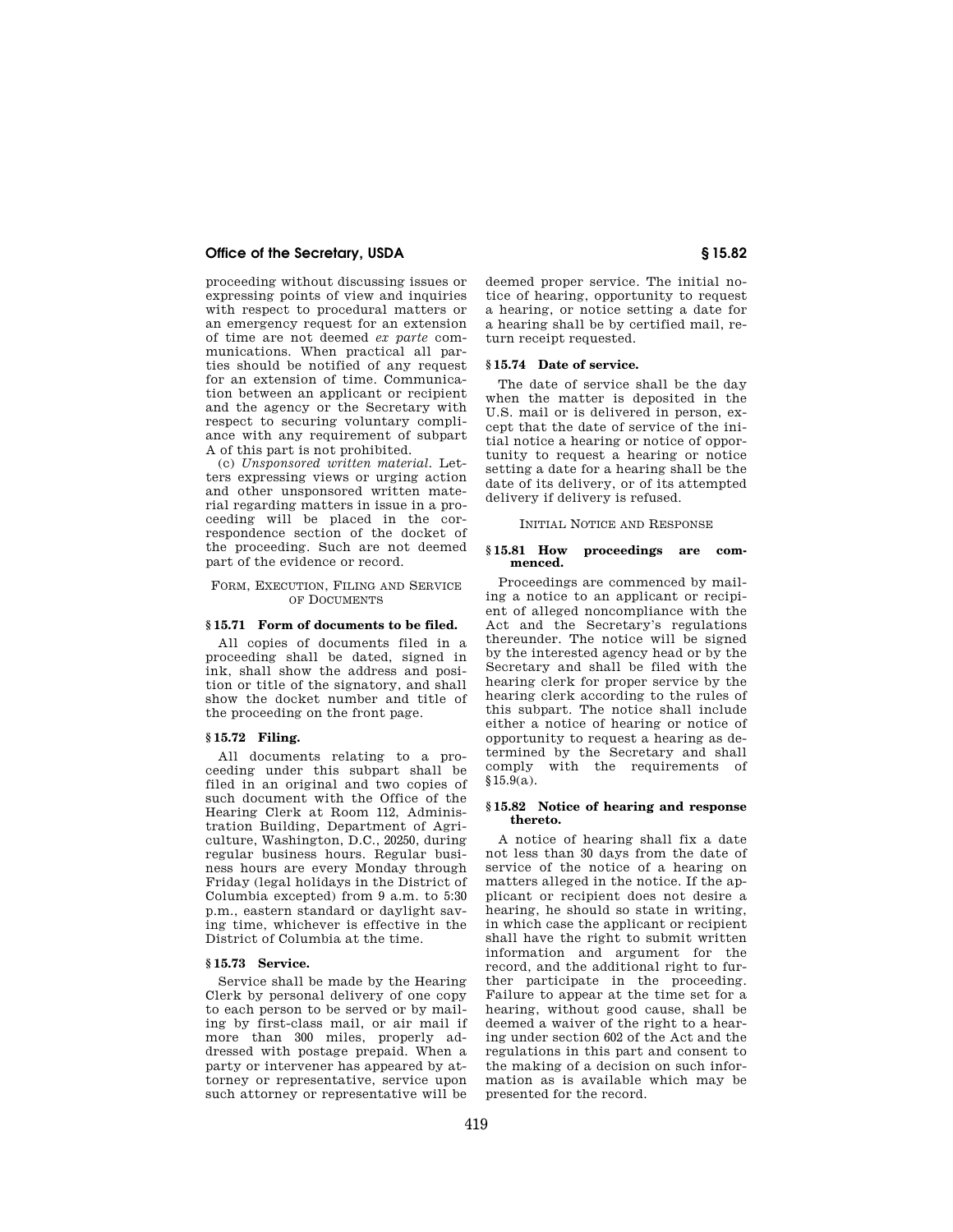#### **§ 15.83 Notice of opportunity to request a hearing and response thereto.**

A notice of opportunity to request a hearing shall set a date not less than 20 days from service of said notice within which the applicant or recipient may file a request for a hearing, or may wiave a hearing and submit written information and argument for the record, in which case, the applicant or recipient shall have the right to further participate in the proceeding. When the applicant or recipient elects to file a request for a hearing, a time shall be set for the hearing at a date not less than 20 days from the date applicant or recipient is notified of the date set for the hearing. Failure of the applicant or recipient to request a hearing or to appear at the date set shall be deemed a waiver of the right to a hearing, under section 602 of the Act and the regulations in this part and consent to the making of a decision on such information as is available which may be presented for the record.

# **§ 15.84 Answer.**

In any case covered by §15.82 or §15.83 the applicant or recipient shall file an answer. Said answer shall admit or deny each allegation of the notice, unless the applicant or recipient is without knowledge, in which case the answer shall so state, and the statement will be considered a denial. Failure to file an answer shall be deemed an admission of all allegations of fact in the notice. Allegations of fact in the notice not denied or controverted by answer shall be deemed admitted. Matters intended to be offered as affirmative defenses must be stated as a separate part of the answer. The answer under §15.82 shall be filed within 20 days from the date of service of the notice of hearing. The answer under §15.83 shall be filed within 20 days of service of the notice of opportunity to request a hearing.

#### **§ 15.85 Amendment of notice or answer.**

The notice of hearing or notice of opportunity to request a hearing may be amended once as a matter of course before an answer thereto is served, and each applicant or recipient may amend

**§ 15.83 7 CFR Subtitle A (1–1–13 Edition)** 

his answer once as a matter of course not later than 10 days before the date fixed for hearing but in no event later than 20 days from the date of service of his original answer. Otherwise a notice or answer may be amended only by leave of the hearing officer. An applicant or recipient shall file his answer to an amended notice within the time remaining for filing the answer to the original notice or within 10 days after service of the amended notice, whichever period may be the longer, unless the hearing officer otherwise orders.

#### **§ 15.86 Consolidated or joint hearings.**

Two or more proceedings against the same respondent, or against different respondents in which the same or related facts are asserted to constitute noncompliance, may be consolidated for hearing or decision or both by the agency head, if he has the principal responsibility within the Department for the administration of all the laws extending the Federal financial assistance involved. If laws administered by more than one agency head are involved, such officials may by agreement order consolidation for hearing. The Secretary may order proceedings in the Department consolidated for hearing with proceedings in other Federal Departments or agencies, by agreement with such other Departments or agencies. All parties to any proceeding consolidated subsequently to service of the notice of hearing or notice of opportunity to request a hearing shall be promptly served with notice of such consolidation.

#### HEARING OFFICER

# **§ 15.91 Who presides.**

A hearing officer shall preside over all proceedings held under this part. The hearing officer shall be a hearing examiner qualified under section 11 of the Administrative Procedure Act (5 U.S.C. 1001 *et seq.*), and designated to hold hearings under the regulations in this subpart or any person authorized to hold a hearing and make a final decision. The hearing officer will serve until he has made an initial decision, certified the record to the Secretary, or made a final decision if so authorized.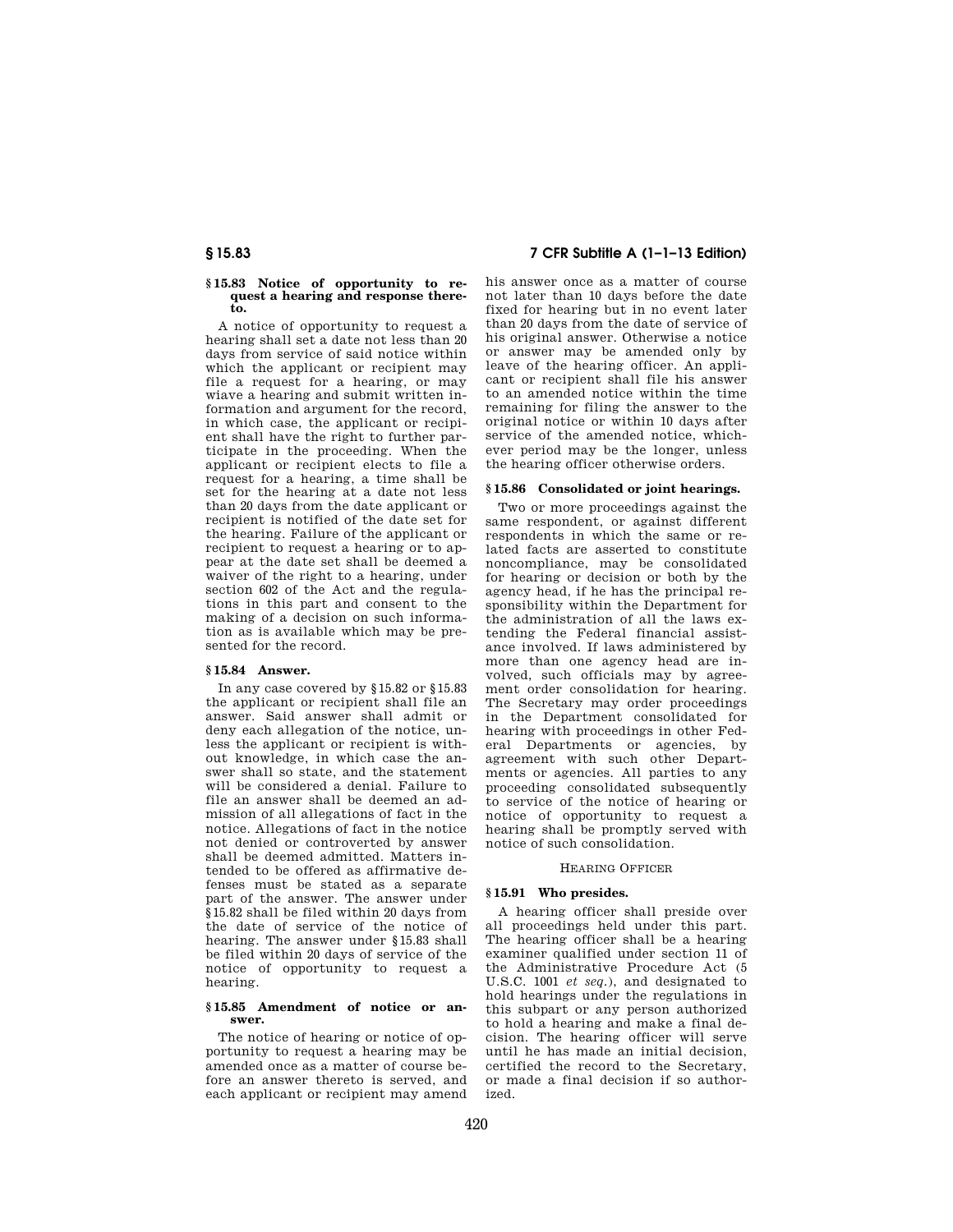# **Office of the Secretary, USDA § 15.102**

## **§ 15.92 Designation of hearing officer.**

Unless otherwise provided by an order of the Secretary at the time the notice of alleged noncompliance provided in §15.81 is filed with the Office of the Hearing Clerk, the hearing shall be held before a hearing examiner, who shall be appointed by the Chief Hearing Examiner, Office of Hearing Examiners within five days after the filing of such notice. Unless otherwise provided, the hearing examiner shall certify the entire record with his recommended findings and proposed decision to the Secretary for final decision.

# **§ 15.93 Time and place of hearing.**

When a notice of hearing is sent to an applicant or recipient, the time and place of hearing shall be fixed by the Secretary, and when the applicant or recipient requests a hearing, the time and place shall be set by the hearing officer and in either case in conformity with §15.9(b). The complainant, if any, shall be advised of the time and place of the hearing.

#### **§ 15.94 Disability of hearing officer.**

In the case of death, illness, disqualification, or unavailability of the designated hearing officer, another hearing officer may be designated by the Secretary to take his place. If such death, illness, disqualification or unavailability occurs during the course of a hearing, the hearing will be either continued under a substitute hearing officer, or terminated and tried de novo in the discretion of the Secretary. In the absence of the designated hearing officer any hearing examiner may rule on motions and other interlocutory papers.

## **§ 15.95 Responsibilities and duties of hearing officer.**

The hearing officer shall have the duty to conduct a fair hearing, to take all necessary action to avoid delay, and to maintain order. He shall have all powers necessary to these ends, including (but not limited to) the power to:

(a) Arrange and issue notice of the date, time and place of hearings, or, upon due notice to the parties, to change the date, time and place of hearings previously set.

(b) Hold conferences to settle, simplify, or fix the issues in a proceeding, or to consider other matters that may aid in the expeditious disposition of the proceeding.

(c) Require parties and interveners to state their position with respect to the various issues in the proceeding.

(d) Administer oaths and affirmations.

(e) Rule on motions, and other procedural items on matters pending before him.

(f) Regulate the course of the hearing and conduct of parties therein.

(g) Examine witnesses and direct witnesses to testify.

(h) Receive, rule on, exclude or limit evidence.

(i) Fix the time for filing motions, petitions, briefs, or other items in matters pending before him.

(j) In accordance with his authority issue an initial decision, or recommended findings and proposed decision, or final decision.

(k) Take any other action a hearing officer is authorized to take under these rules or subpart A of this part.

#### **MOTIONS**

#### **§ 15.101 Form and content.**

(a) *General.* Motions shall state the relief sought and the authority relied upon. If made before or after the hearing, the motion shall be in writing and filed with the hearing clerk with a copy to all parties. If made at the hearing, they should be stated orally but the hearing officer may require that any motion be reduced to writing and filed and served on all parties in the same manner as a formal motion.

(b) *Extension of time or postponement.*  A request for an extention of time should be filed and served on all parties and should set forth the reasons for the request and may be granted upon a showing of good cause. Answers to such requests are permitted, if made promptly.

### **§ 15.102 Responses to motions.**

Within 8 days or such reasonable time as may be fixed by the hearing officer, or Secretary, if the motion is properly addressed to him, any party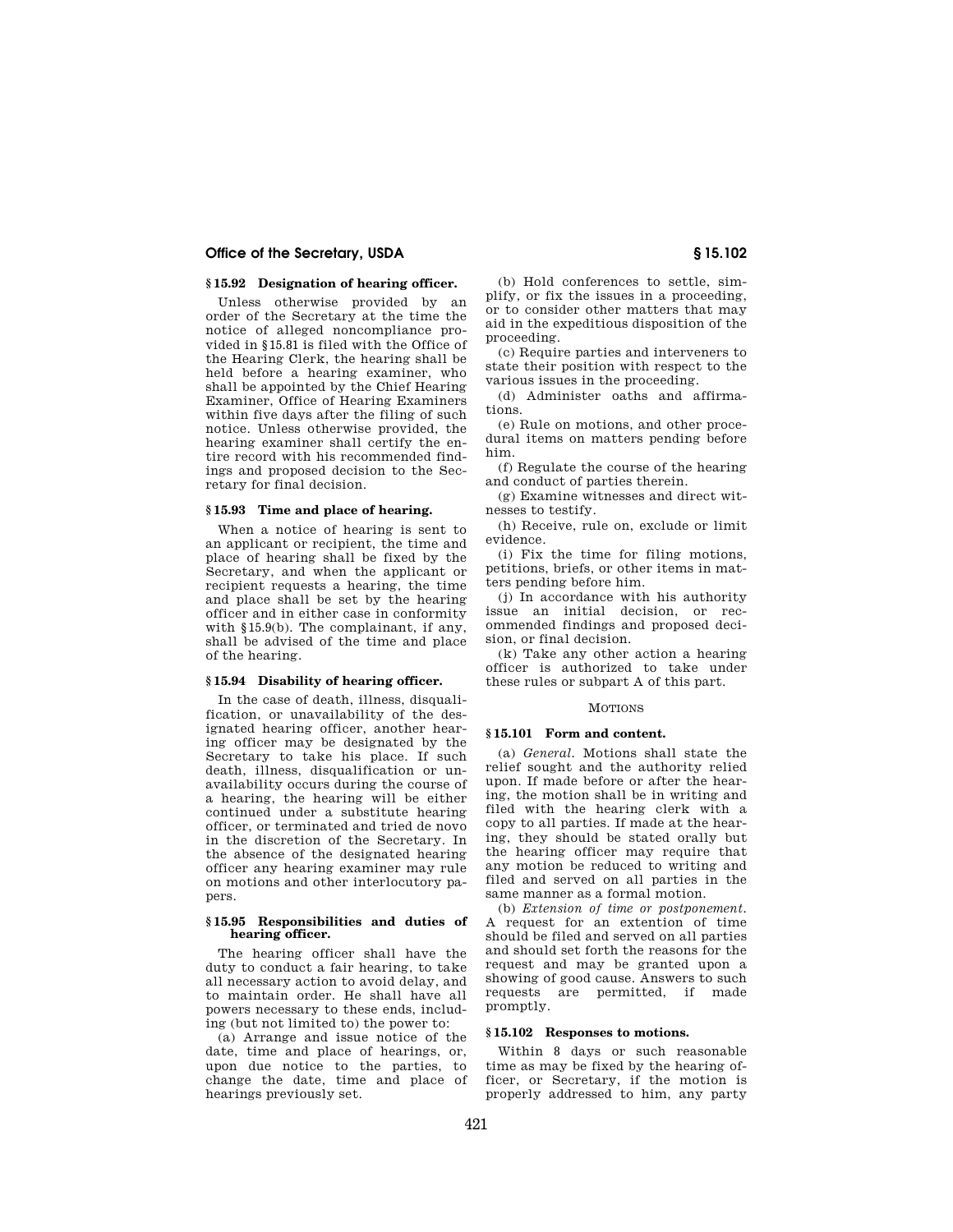may file a response to the motion, unless the motion is made at a hearing in which case an immediate response may be required. The hearing officer may dispose of motions at a prehearing conference.

## **§ 15.103 Disposition of motions.**

The hearing officer may not sustain or grant a motion prior to expiration of the time for filing responses thereto, but may overrule or deny such motion without waiting on a response: *Provided, however,* That prehearing conferences, hearings, and decisions need not be delayed pending disposition of motions. Oral motions may be ruled on immediately. Motions submitted to the hearing officer not disposed of in separate rulings or in his decision will be deemed denied. Oral argument shall not be held on written motions unless expressly ordered. Interlocutory appeals from rulings on motions shall be governed by §15.123.

#### HEARING PROCEDURES

### **§ 15.110 Prehearing conferences.**

(a) In any case in which it appears that such procedure will expedite the proceeding, the hearing officer may, prior to the commencement of the hearing, request the parties to meet with him or to correspond with him regarding any of the following:

(1) Simplification and clarification of the issues;

(2) Necessity or desirability of amendments to the pleadings;

(3) Stipulations, admissions of fact and of the contents and authenticity of documents;

(4) Matters of which official notice will be taken;

(5) Limitation of the number of experts or other witnesses;

(6) Disposal of all motions; and

(7) Such other matters as may expedite and aid in the disposition of the proceeding.

(b) The hearing officer shall enter in the record a written summary of the results of the conference or correspondence with the parties.

### **§ 15.111 Purpose of hearing.**

(a) The hearing is directed to receiving factual evidence and expert opinion

# **§ 15.103 7 CFR Subtitle A (1–1–13 Edition)**

testimony related to the issues in the proceeding. Argument will not be received in evidence; rather it should be presented in statements, memoranda or briefs, as determined by the hearing officer. Brief opening statements, which shall be limited to a statement of the party's position and what he intends to prove, may also be made at hearings.

(b) Hearings for the reception of evidence will be held only in cases where issues of fact must be resolved in order to determine whether the respondent has failed to comply with one or more applicable requirements of subpart A of this part. In any case where it appears from the answer of the applicant or recipient to the notice of hearing or notice of opportunity to request a hearing, from his failure timely to answer, or from his admissions or stipulations in the record that there are no matters of material fact in dispute, the hearing officer may enter an order so finding, and fixing the time for the submission of evidence by the Government for the record. Thereafter, the proceedings shall go to conclusion in accordance with subpart A of this part and the rules of this subpart. An appeal from such order may be allowed in accordance with the rules for interlocutory appeal in §15.123.

#### **§ 15.112 Statement of position and brief.**

The hearing officer may require all parties and any intervener to file a written statement of position or brief prior to the beginning of a hearing.

### **§ 15.113 Testimony.**

(a) Testimony shall be given orally under oath or affirmation by witnesses at the hearing, but the hearing officer, in his discretion, may require or permit that the testimony of any witness be prepared in writing and served on all parties in advance of the hearing. Such testimony may be adopted by the witness at the hearing and filed as part of the record thereof. Unless authorized by the hearing officer, witnesses will not be permitted to read prepared testimony into the record. Except as provided in §§15.115 and 15.116, witnesses shall be available at the hearing for cross-examination.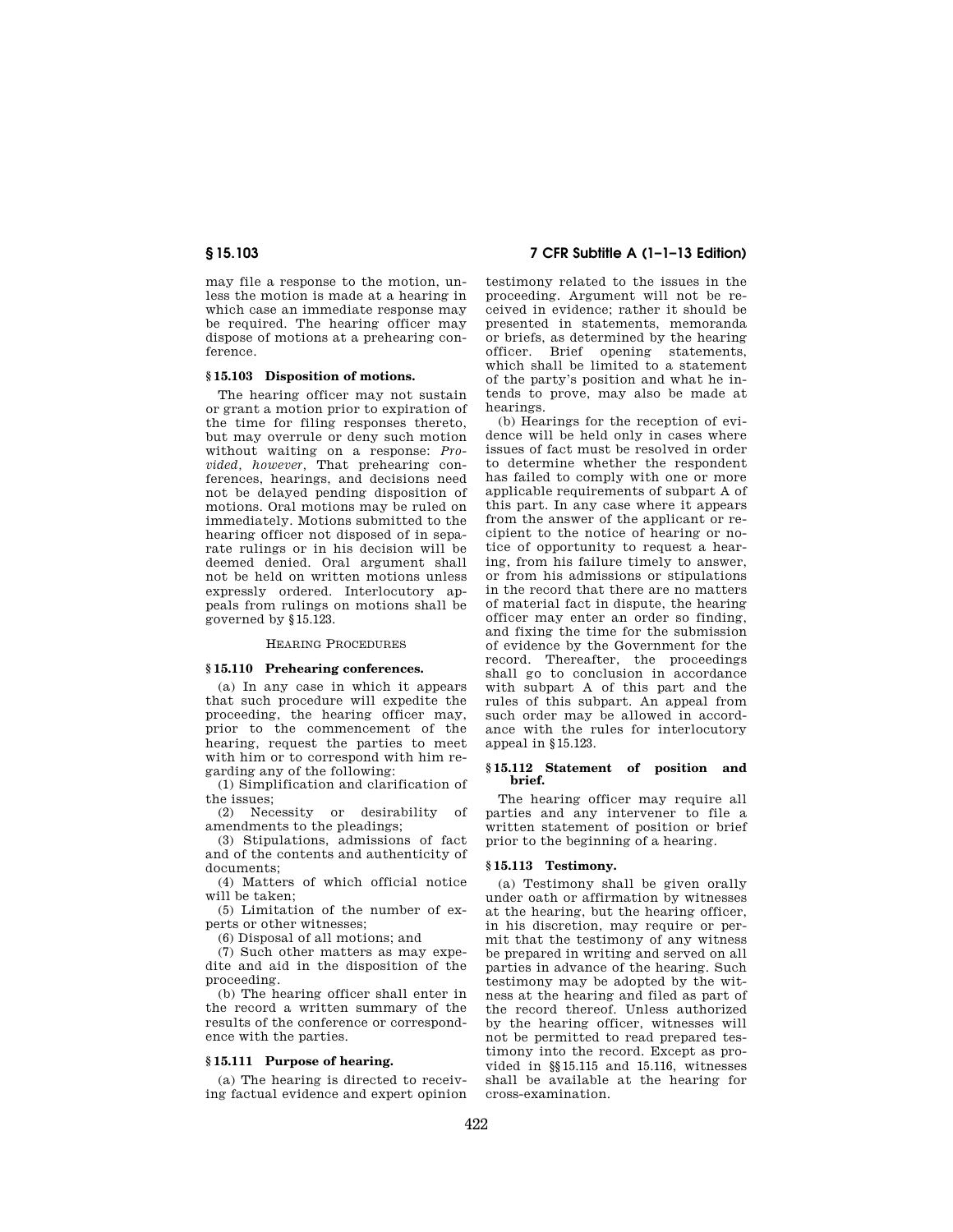# **Office of the Secretary, USDA § 15.123**

(b) Proposed exhibits shall be exchanged either at a prehearing conference, or otherwise prior to the hearing. Proposed exhibits not so exchanged may be denied admission as evidence unless good cause is shown why they were not exchanged. The authenticity of all proposed exhibits exchanged prior to hearing will be deemed admitted unless written objection thereto is filed prior to the hearing or unless good cause is shown at the hearing for failure to file such written objection.

# **§ 15.115 Affidavits.**

An affidavit, intended to be used as evidence without cross-examination of the affiant, will be filed and served on the parties at least 15 days prior to the hearing; and not less than seven days prior to hearing a party may file and serve written objections to any affidavit on the ground that he believes it necessary to test the truth of assertions therein by cross-examination. In such event, the affidavit objected to will not be received in evidence unless the affiant is made available for crossexamination at the hearing or otherwise as prescribed by the hearing officer. In absence of an objection being filed within the time specified, such affidavit will be received in evidence.

### **§ 15.116 Depositions.**

Upon such terms as may be just, the hearing officer, in his discretion, may authorize the testimony of any witness to be taken by deposition.

#### **§ 15.117 Evidence.**

Irrelevant, immaterial, unreliable, and unduly repetitious evidence will be excluded, and technical rules of evidence shall not apply but rules or principles designed to assure the most credible evidence available and to subject testimony to test by cross-examination shall apply.

# **§ 15.118 Cross-examination.**

Cross-examination will be limited to the scope of direct examination and matters at issue in the hearing.

#### **§ 15.119 Objections.**

Objections to evidence shall be timely and briefly state the ground relied

upon. The ruling of the hearing officer will be part of the record. Argument in support of the objection will not be part of the record.

#### **§ 15.120 Exceptions to rulings of hearing officer unnecessary.**

Exceptions to rulings of the hearing officer are unnecessary. It is sufficient that a party, at the time the ruling of the hearing officer is sought, makes known the action which he desires the hearing officer to take, or his objection to an action taken, and his grounds therefor.

## **§ 15.121 Official notice.**

A public document, or part thereof, such as an official report decision, opinion, or published scientific or economic statistical data issued by any branch of the Federal or a State Government which has been shown to be reasonably available to the public, may be offered for official notice and accepted in the record without further proof of authenticity. Where official notice is to be taken, any party, on timely request, shall have an opportunity to show the contrary.

### **§ 15.122 Offer of proof.**

An offer of proof made in connection with an objection taken to any ruling of the hearing officer rejecting or excluding proposed oral testimony shall consist of a statement for the record of the substance of the evidence which counsel contends would be adduced by such testimony; and, if the excluded evidence consists of evidence in documentary or written form or of reference to documents or records, a copy of such evidence shall be marked for identification and shall accompany the record as an offer of proof.

# **§ 15.123 Appeals from ruling of hearing officer.**

A ruling of the hearing officer may not be appealed to the Secretary prior to consideration of the entire proceeding by the hearing officer except with the consent of the hearing officer and where he certifies on the record or in writing that the allowance of an interlocutory appeal is clearly necessary to prevent exceptional delay, expense, or prejudice to any part or substantial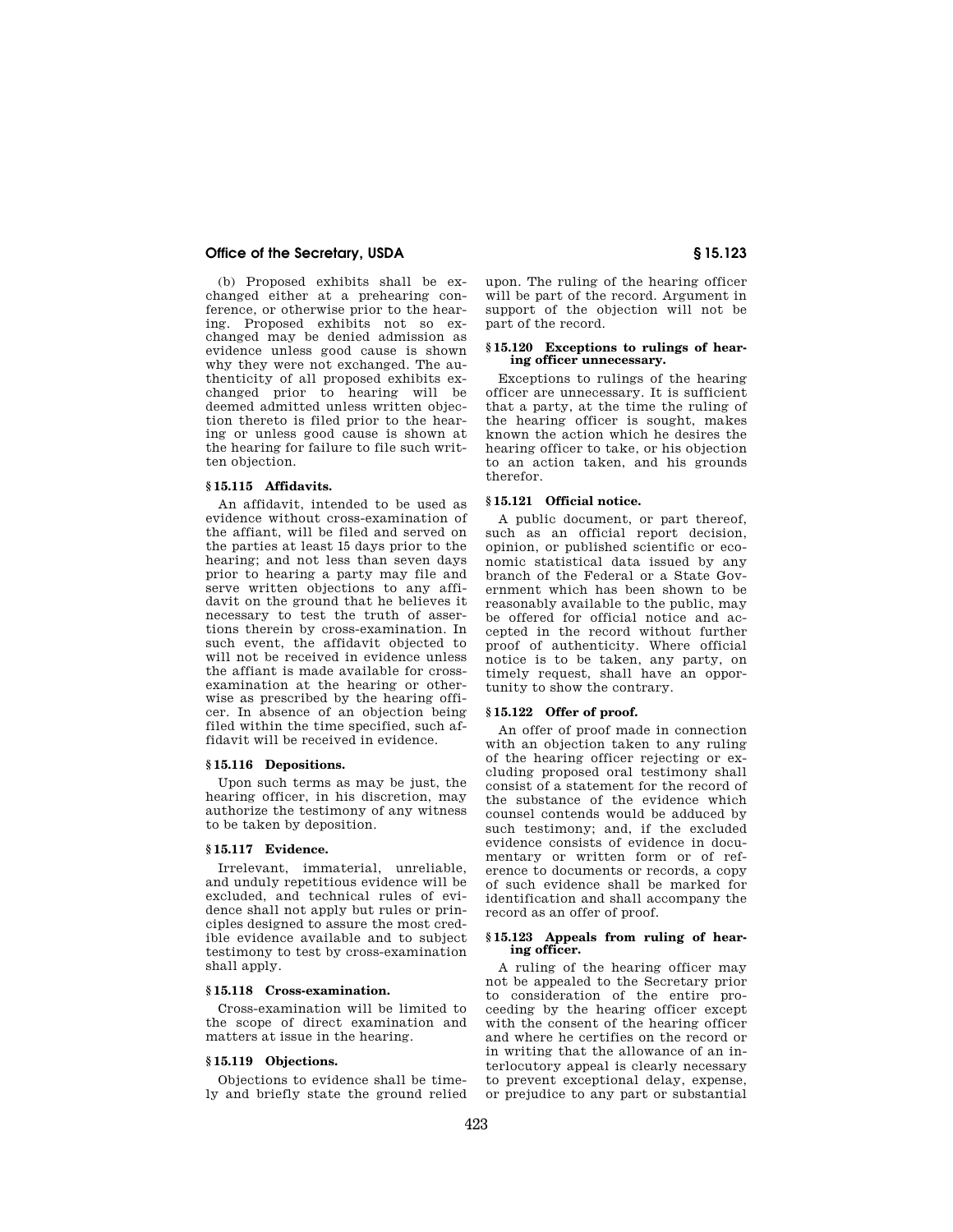detriment to the public interest. If an appeal is allowed, any party may file a brief with the Secretary within such period as the hearing officer directs. Oral argument will be heard in the discretion of the Secretary.

#### **§ 15.124 Admissions as to facts and documents.**

Not later than 15 days prior to the scheduled date of the hearing except for good cause shown, or prior to such earlier date as the hearing officer may order, any party may serve upon an opposing party a written request for the admission of the genuineness and authenticity of any relevant documents described in and exhibited with the request, or for the admission of the truth of any relevant matters of fact stated in the request. Each of the matters of which an admission is requested shall be deemed admitted, unless within a period designated in the request (not less than 10 days after service thereof, or within such further time as the hearing officer may allow upon motion and notice) the party to whom the request is directed serves upon the requesting party a sworn statement either denying specifically the matters of which an admission is requested or setting forth in detail the reasons why he cannot truthfully either admit or deny such matters. Copies of requests for admission and answers thereto shall be served on all parties. Any admission made by a party to such request is only for the purposes of the pending proceeding, or any proceeding or action instituted for the enforcement of any order entered therein, and shall not constitute an admission by him for any other purpose or be used against him in any other proceeding or action.

[31 FR 8586, June 21, 1966]

#### THE RECORD

#### **§ 15.131 Official transcript.**

The hearing clerk will designate the official reporter for all hearings. The official transcript of testimony taken, together with any affidavits, exhibits, depositions, briefs, or memoranda of law shall be filed with the hearing clerk. Transcripts of testimony in hearings will be supplied by the official

# **§ 15.124 7 CFR Subtitle A (1–1–13 Edition)**

reporter to the parties and to the public at rates not to exceed the maximum rates fixed by the contract between the Department and the reporter. Upon notice to all parties, the hearing officer may authorize corrections to the transcript which involve matters of substance.

### **§ 15.132 Record for decision.**

The transcript of testimony, exhibits affidavits depositions briefs affidavits, depositions, briefs, memoranda of law, and all pleadings, motions, papers, and requests filed in the proceeding, except the correspondence section of the docket, including rulings, and any recommended findings and proposed decision, or initial decision shall constitute the exclusive record for final decision.

# POSTHEARING PROCEDURES

### **§ 15.135 Posthearing briefs.**

The hearing officer shall fix a reasonable time for filing posthearing briefs, which may contain proposed findings of fact and conclusions of law, and, if permitted, reply briefs. Briefs should include a summary of the evidence relied upon together with references to exhibit numbers and pages of the transcript, with citations of the authorities relied upon. Briefs shall be filed in the Office of the Hearing Clerk with a copy to all parties.

#### **§ 15.136 Decisions and notices.**

When the time for submission of posthearing briefs has expired the hearing officer shall either make an initial decision or final decision, if so authorized, or certify the entire record including his recommended findings and proposed decision to the Secretary for a final decision and a copy of such initial, or final decision or certification shall be mailed to the applicant or recipient and other parties by the hearing clerk.

#### **§ 15.137 Exceptions to initial or proposed decision.**

Within 30 days of the mailing of such notice of initial or recommended findings and proposed decision, the applicant or recipient and other parties may file with the hearing clerk for consideration by the Secretary exceptions to